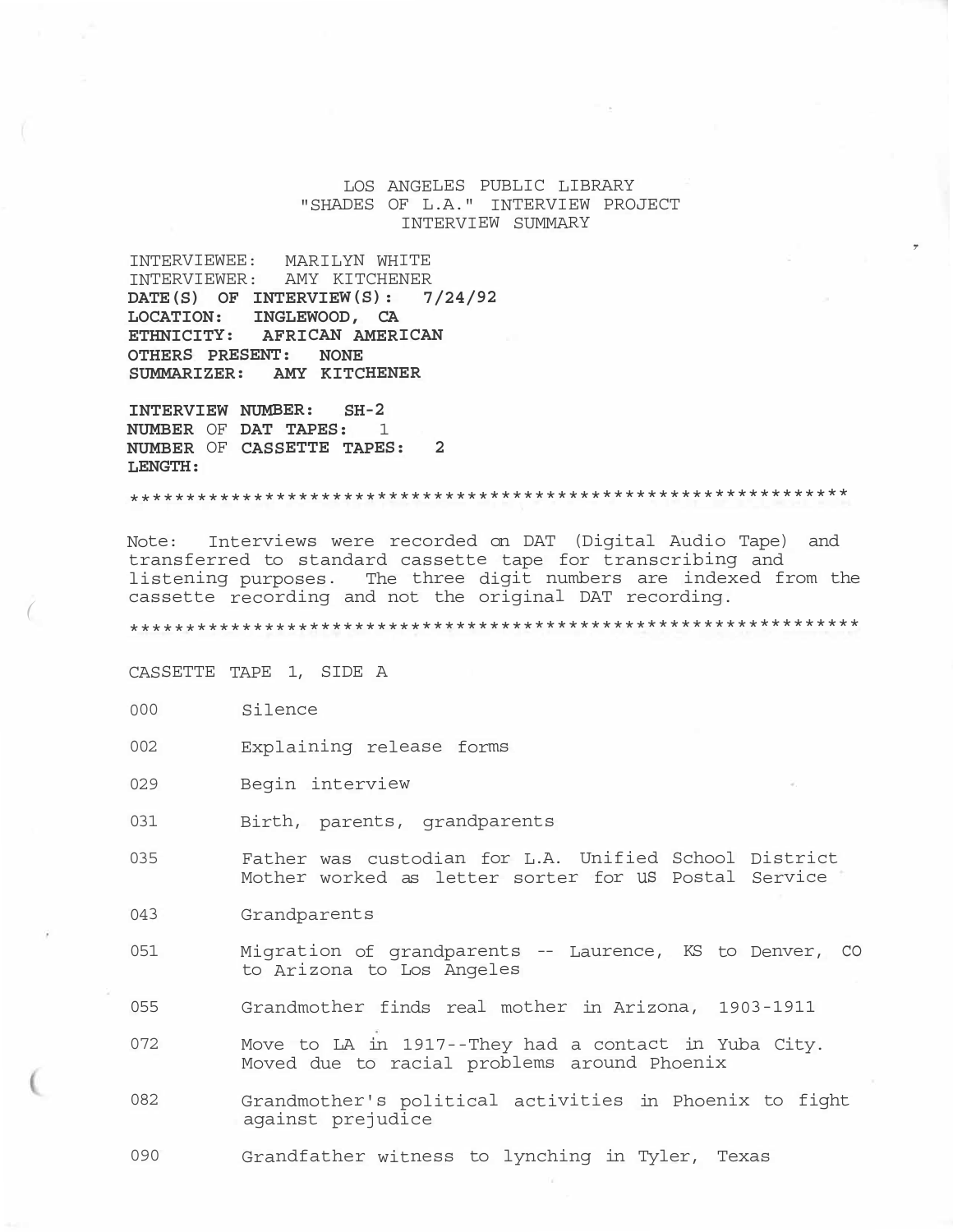$\overline{\mathcal{L}}$ 

|   | 101 | Grandparents -- Julius Caesar Johnson worked on<br>railroad, Kansas City, MO and grandmother came to L.A.,<br>then rest of family came out to join her |
|---|-----|--------------------------------------------------------------------------------------------------------------------------------------------------------|
|   | 107 | Brothers and sisters -- brother lives in Brazil is<br>translator, twin sisters in Georgia                                                              |
|   | 125 | Growing up in LA -- family homes                                                                                                                       |
|   | 146 | Moved and made "steps up"                                                                                                                              |
|   | 154 | Recollections in different neighborhoods                                                                                                               |
|   | 164 | Had many responsibilities as eldest child                                                                                                              |
|   | 180 | Mishaps and learning domestic skills                                                                                                                   |
|   | 188 | Preparing for the Olympics                                                                                                                             |
|   | 200 | 109th street home, 1967                                                                                                                                |
|   | 205 | Goes to Washington, D.C. for a year as P.E. teacher                                                                                                    |
|   | 229 | Education                                                                                                                                              |
|   | 235 | Third grade experience in catholic school -- rebellion                                                                                                 |
|   | 267 | Memories of childhood -- mischief making                                                                                                               |
|   | 275 | High School successes in studies and athletics                                                                                                         |
|   | 288 | Goes to UCLA, struggles in large impersonal environment                                                                                                |
|   | 321 | Qualifies for Olympic team                                                                                                                             |
|   | 324 | First member of Los Angeles Mercurettes                                                                                                                |
| × | 350 | Beats Wilma Ruldolph at Los Angeles Invitational track<br>meet, 1962                                                                                   |
|   | 360 | Pan-American Games in Brazil, 1963                                                                                                                     |
|   | 370 | Trainer Fred Jones                                                                                                                                     |
|   | 393 | 1964 Tokyo Olympics -- frustrations and successes                                                                                                      |
|   | 425 | Reflections on Silver Medal                                                                                                                            |
|   | 432 | Specialties in Track                                                                                                                                   |

**444** Identity as a sprinter

 $\sim$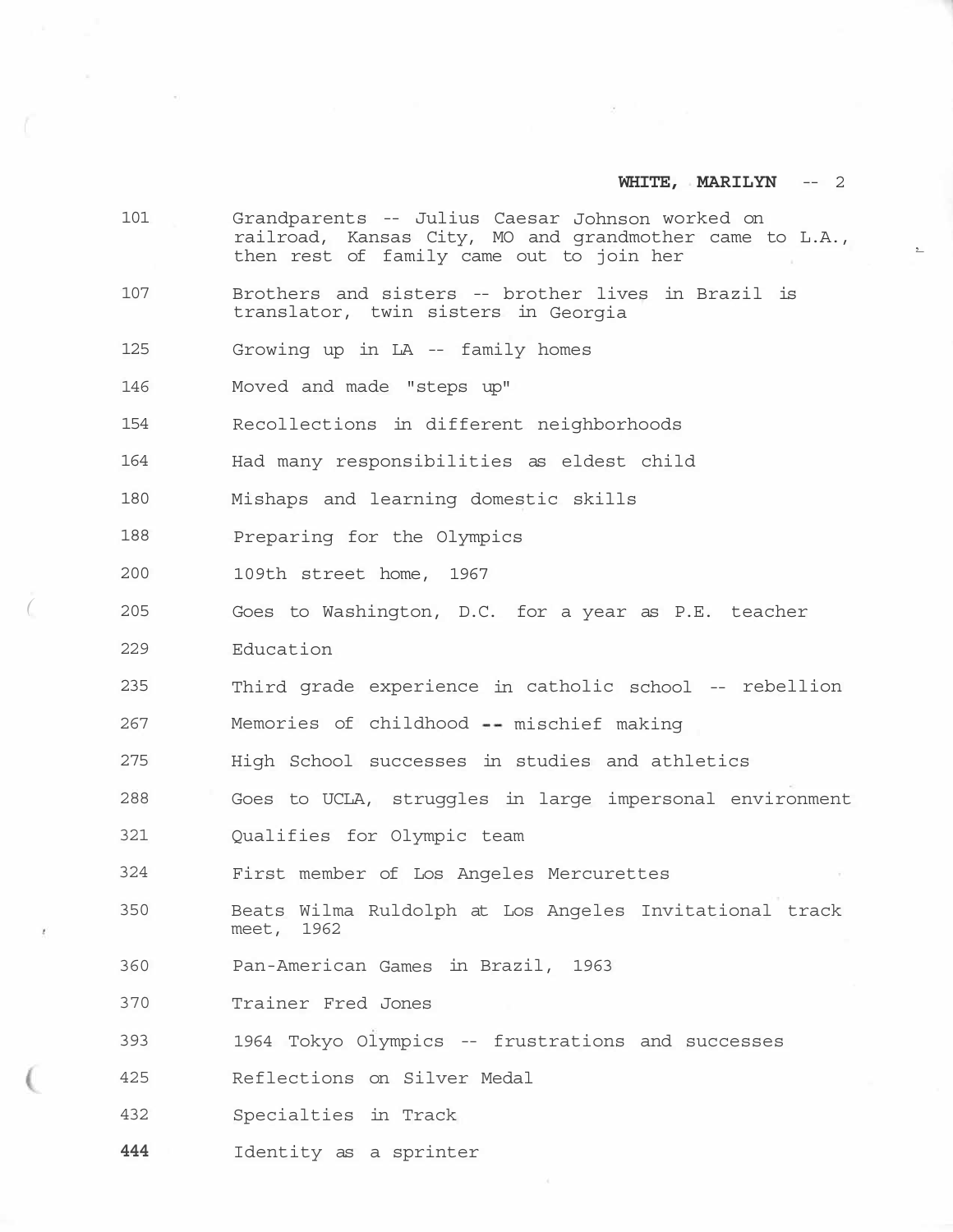- 450 Gets in shape again in 1984 -- Los Angeles Striders track team
- 483 Highlight of sports career -- 1964 Olympic Trials in **New York**
- 500 Father's support in athletics
- 517 Parents influence and philosophy
- 527 Sacrifices of family for her sports career
- 548 Teaching experience and avocation
- 583 Inspirational role models as teachers
- 612 Teaching career -- teaches one year in Washington D.C. returns to L.A. and works as P.E. teacher -- 92nd Street School
- <sup>665</sup>**Field Day with Olympians** *(*
- 675 95th Street School -- decides to teach Kindergarten

722 **END OF CASSETTE TAPE 1, SIDE A** -- **CONTINUED ON SIDE** B \*\*\*\*\*\*\*\*\*\*\*\*\*\*\*\*\*\*\*\*\*\*\*\*\*\*\*\*\*\*\*\*\*\*\*\*\*\*\*\*\*\*\*\*\*\*\*\*\*\*\*\*\*\*\*\*\*\*\*\*\*\*\*\*\*

#### **CASSETTE TAPE 1, SIDE B**

001 Woodcrest school -- teaches in Open Education program 016 Begins to use Spanish in the classroom 027 Miles Avenue School in Huntington Park - 13 years 036 Teaches bilingual in 3rd grade 045 Teaching philosophy 062 Motherhood -- biological son and adopted son 077 Single motherhood -- support of Lord, parents, aunts/uncles, sisters, neighbors 088 Leon is going to st. Augustus College in N. Carolina - went on Black college Tour 097 Needs strong black male role models 105 Had slight dyslexia and so does son 120 Leon is an athlete; football and wrestling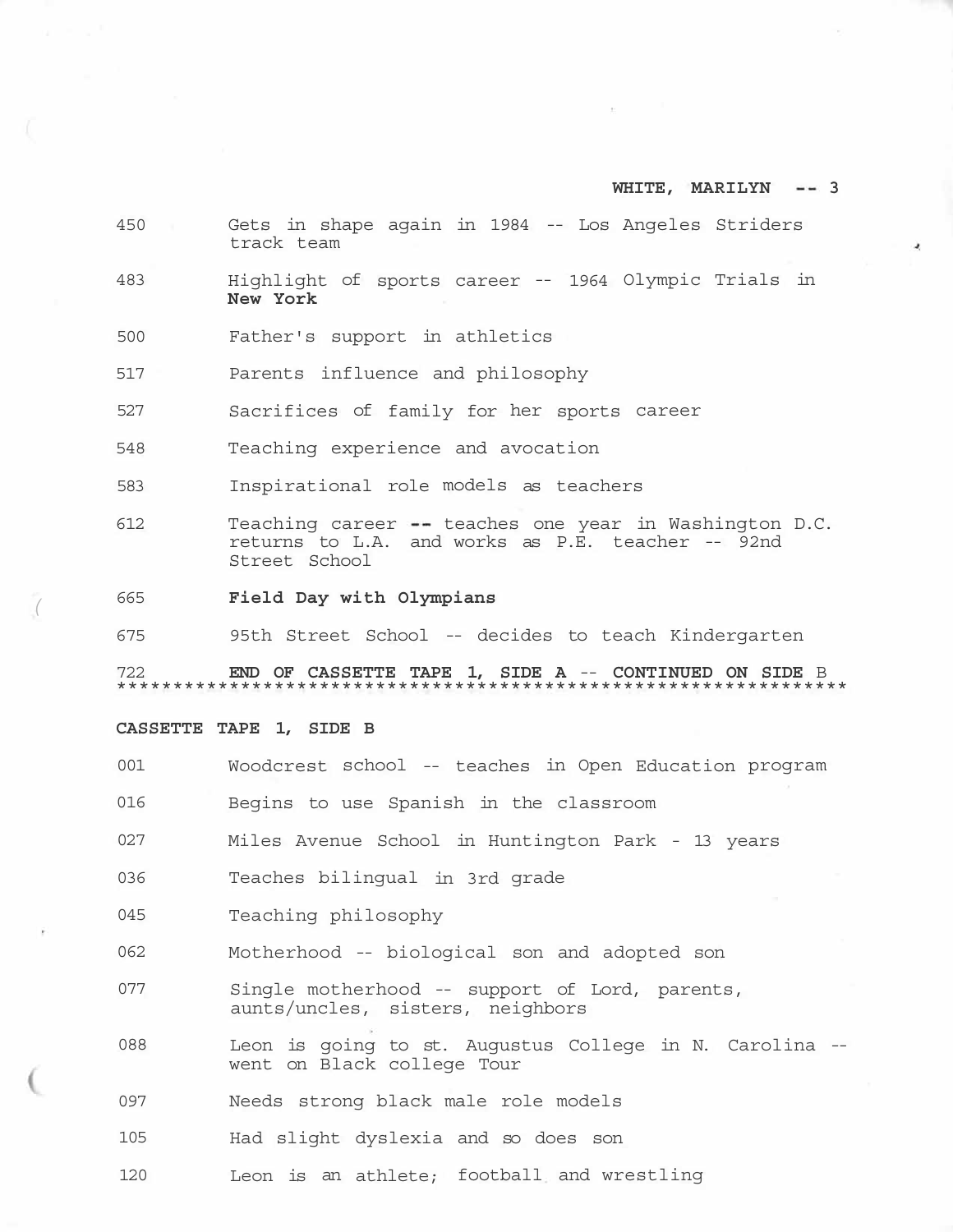| 130 | Family history/genealogy                                                                                                                                  |  |
|-----|-----------------------------------------------------------------------------------------------------------------------------------------------------------|--|
| 139 | $\mathbf{L}$<br>Genealogy experience and interest                                                                                                         |  |
| 150 | Unearths boxes of old family photographs                                                                                                                  |  |
| 170 | Finds connection between maternal and paternal family<br>lines in Laurence, Kansas                                                                        |  |
| 195 | Discovers living family in Kansas                                                                                                                         |  |
| 204 | Family resemblance in eyes -- reunion                                                                                                                     |  |
| 209 | Michigan genealogy experiences -- finds "missing link"<br>in family                                                                                       |  |
| 240 | New Orleans -- tracing mother's side                                                                                                                      |  |
| 248 | Next work in North Carolina                                                                                                                               |  |
| 270 | Les Seaton -- Chain Lake story in Michigan                                                                                                                |  |
| 292 | Greatest goal is to make connection to Africa                                                                                                             |  |
| 299 | Guinea, w. Africa -- story of kidnapping                                                                                                                  |  |
| 320 | Alex Haley's work and influence                                                                                                                           |  |
| 338 | Religious and church activities -- Choir -- singing is<br>way of praising Lord -- raised catholic and remains so                                          |  |
| 365 | Black Catholics convention in Washington, D.C.                                                                                                            |  |
| 384 | Mother was most influential person in life                                                                                                                |  |
| 396 | Grandmother's influence                                                                                                                                   |  |
| 409 | "This is Your Life" award to grandmother -- how she<br>wrote her autobiography                                                                            |  |
| 440 | Clubs and social organizations -- Delta Kappa Gamma --<br>Choir -- National council of Negro Women -- California<br>African-American Genealogical society |  |
| 456 | Politics -- supported cousin -- senator Diane Watson<br>In general politics is adversarial                                                                |  |
| 479 | Civil Rights movement -- sheltered from prejudice --<br>one instance of racism -- never felt racism personally                                            |  |

(

515 Exposure to different races/ethnicities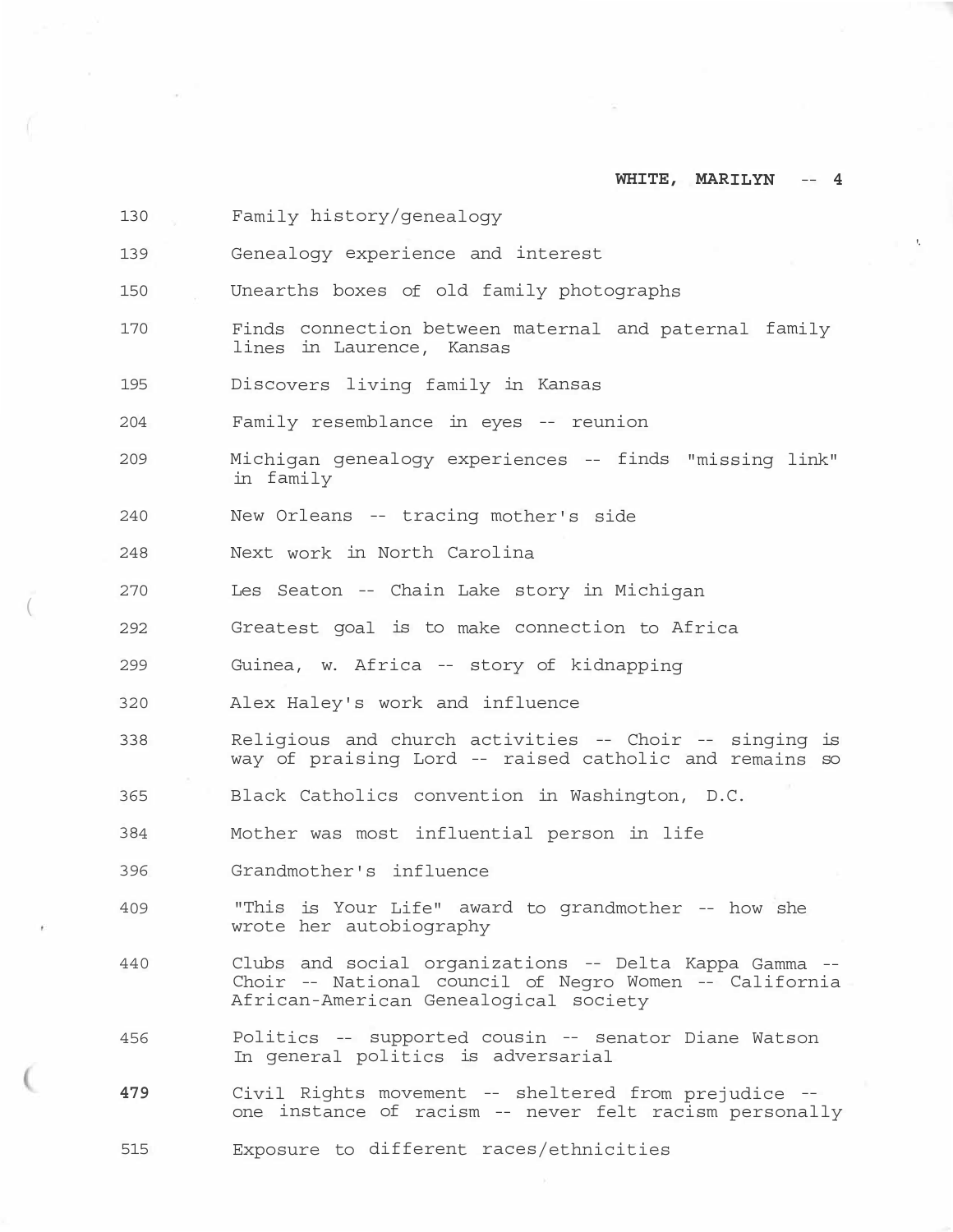| 537 | Rodney King Rebellion experience/ Watts rebellion                                                                                              |
|-----|------------------------------------------------------------------------------------------------------------------------------------------------|
| 590 | Changes in Los Angeles -- danger in the streets --<br>Police harassment                                                                        |
| 625 | Future lies in young generation                                                                                                                |
| 636 | changes in African-American communities                                                                                                        |
| 680 | Goal to provide for son's education -- and be able to<br>stand back and let him run his own life                                               |
| 718 | Begin of photographic interview                                                                                                                |
|     |                                                                                                                                                |
|     | CASSETTE TAPE 2, SIDE A -- PHOTOGRAPHIC INTERVIEW                                                                                              |
| 000 | Silence                                                                                                                                        |
| 002 | Tradition of family photography -- many photos passed<br>down -- 60% had photographic identification                                           |
| 014 | Archiving photographs -- keeps them in original box                                                                                            |
| 023 | Donated photograph to spensor Research library in<br>Kansas                                                                                    |
| 029 | Role as family historian -- family members give her<br>photos to care for                                                                      |
| 040 | Photo Albums -- father assembled albums of track and<br>field career -- mother kept baby book and kept<br>narratives -- she does same for Leon |
| 056 | occasions for viewing photographs -- alone and with<br>family and friends                                                                      |
| 070 | Trophy room, important documents -- role of mementoes                                                                                          |
| 073 | Plans for photos -- wants them accessible to public                                                                                            |
| 092 | Significance of photographs                                                                                                                    |
| 103 | Photographic review -- choose five of greatest<br>significance                                                                                 |
| 105 | $#18$ , 28, 32 -- Grandmother                                                                                                                  |
| 124 | #12 -- Gilbert White and Ela Sarah White                                                                                                       |
|     |                                                                                                                                                |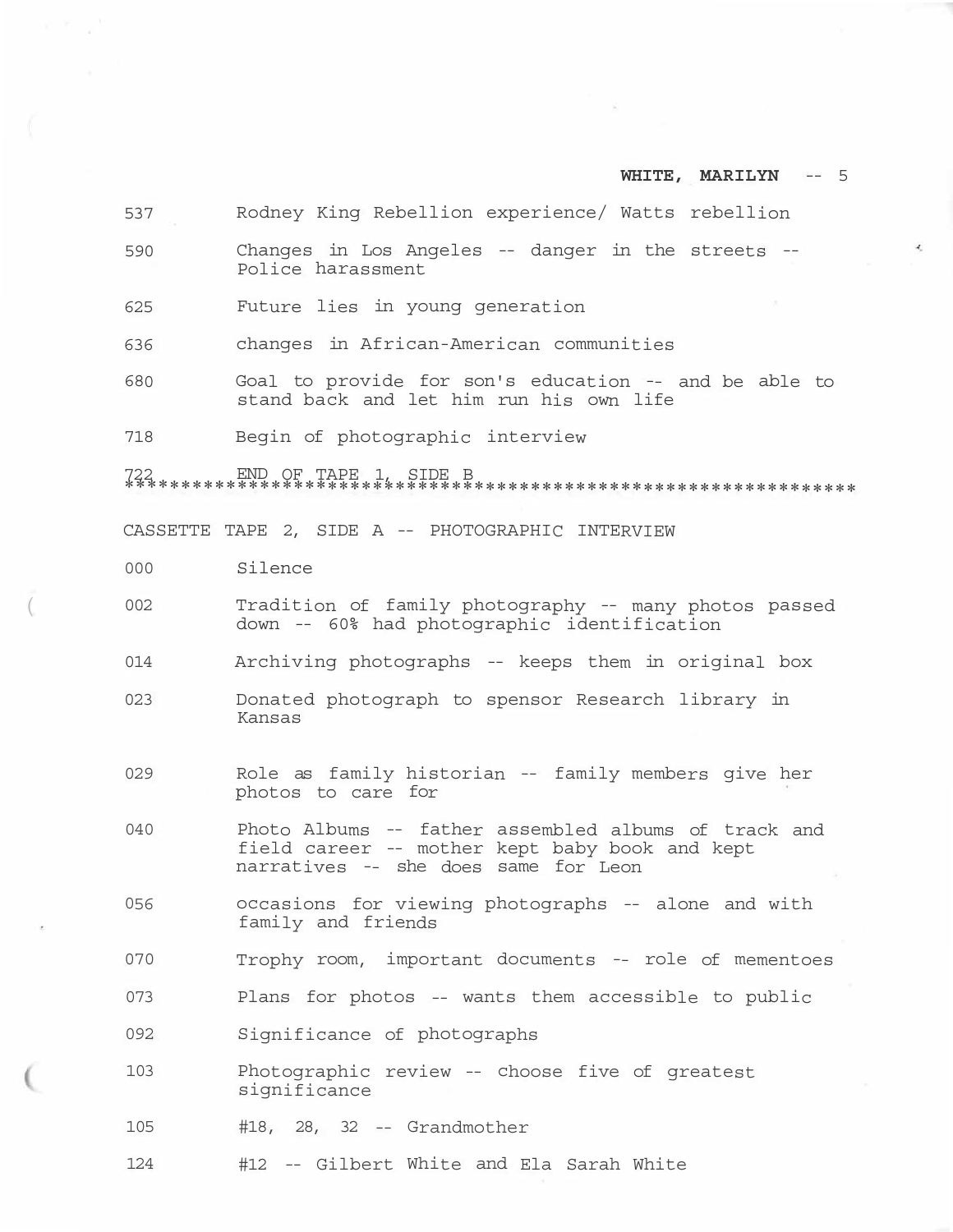iz.

| 136                 | #41 Suzanne Jaques -- nun                                               |
|---------------------|-------------------------------------------------------------------------|
| 163                 | #26 -- George o. Paris White -- grandfather                             |
| 176                 | #35 and 36 -- father's invention of gas tanks --<br>architectural award |
| 202                 | #1 -- Fourth birthday party                                             |
| 222                 | #2 -- Family portrait                                                   |
| 244                 | #49 -- Fishing portrait, Kansas                                         |
| 251                 | #3 -- Family picnic                                                     |
| 283                 | #4 -- Athletes                                                          |
| 294                 | #5 -- Boys Club of Santa Monica -- field day -- with<br>olympians       |
| 321                 | #6 -- 1964 Olympic Games                                                |
| 345                 | #7 -- LA Invitational Track Meet                                        |
| 360                 | End of interview                                                        |
| 360 TO END IS BLANK |                                                                         |
|                     | CASSETTE TAPE 2, SIDE BIS BLANK                                         |
|                     |                                                                         |

 $\sim 10^{-10}$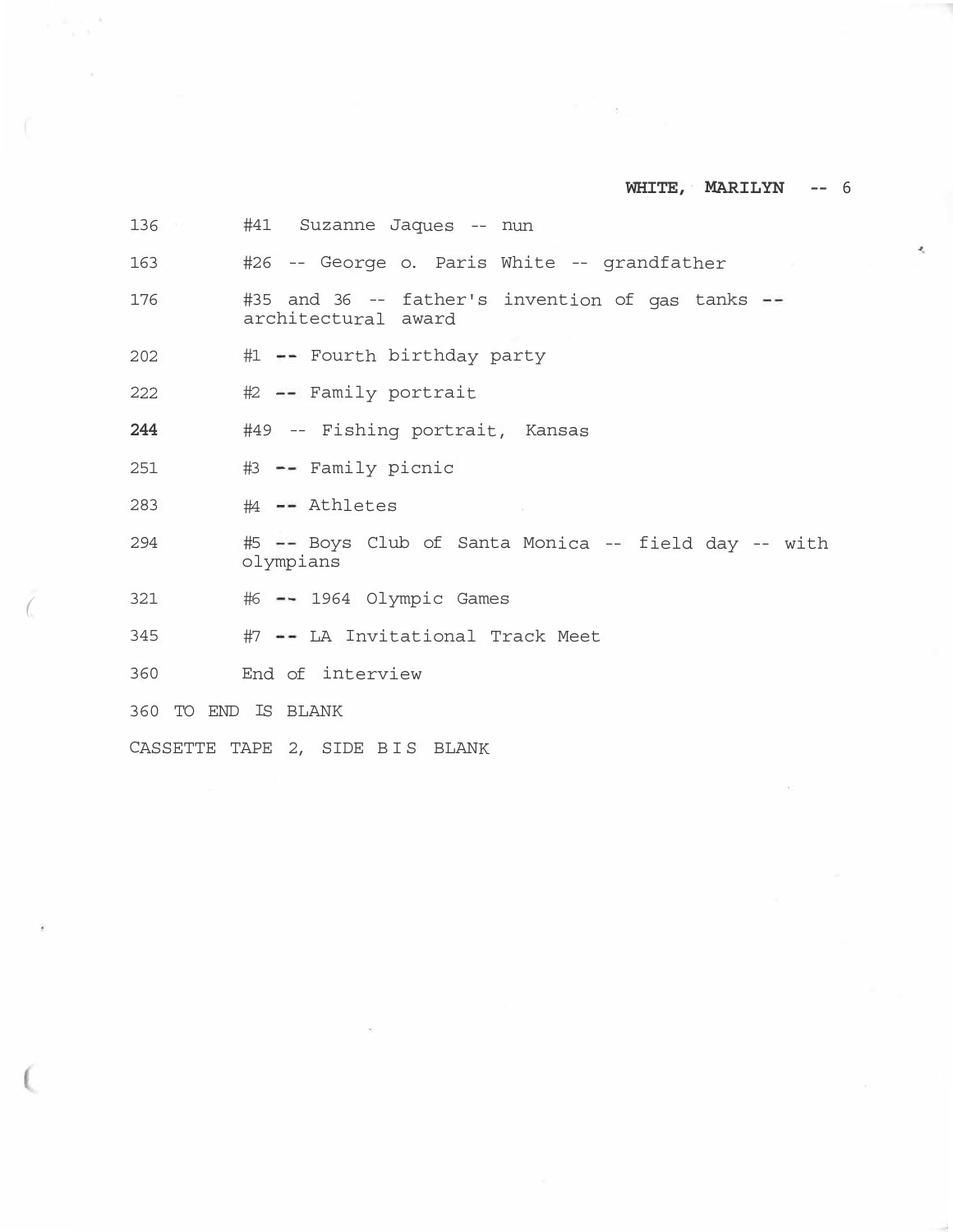LOS ANGELES PUBLIC LIBRARY SHADES OF L.A. INTERVIEW PROJECT TRANSCRIBED EXCERPTS

INTERVIEWEE: MARILYN WHITE **INTERVIEWER: AMY KITCHENER**  DATE(S) OF INTERVIEW(S): 7/24/92 LOCATION: INGLEWOOD, CA ETHNICITY: AFRICAN AMERICAN OTHERS PRESENT: NONE TRANSCRIBER: AMY KITCHENER

**INTERVIEW NUMBER:** SH-2 **NUMBER OF DAT TAPES:** 1 **NUMBER** OF **CASSETTE TAPES:** 2 **LENGTH:** 

\*\*\*\*\*\*\*\*\*\*\*\*\*\*\*\*\*\*\*\*\*\*\*\*\*\*\*\*\*\*\*\*\*\*\*\*\*\*\*\*\*\*\*\*\*\*\*\*\*\*\*\*\*\*\*\*\*\*\*\*\*\*\*\*

These excerpts have been selected for the purposes and use of the Los Angeles Public Library Photo Collection. They represent only small portions of the tape recorded interviews available for public use. Researchers are advised to refer to the actual tape recorded interviews.

\*\*\*\*\*\*\*\*\*\*\*\*\*\*\*\*\*\*\*\*\*\*\*\*\*\*\*\*\*\*\*\*\*\*\*\*\*\*\*\*\*\*\*\*\*\*\*\*\*\*\*\*\*\*\*\*\*\*\*\*\*\*\*\*\*

Note: Interviews were recorded on DAT (Digital Audio Tape) and transferred to standard cassette tape for transcribing and listening purposes. The three digit numbers are indexed from the cassette recording and not the original DAT recording.

\*\*\*\*\*\*\*\*\*\*\*\*\*\*\*\*\*\*\*\*\*\*\*\*\*\*\*\*\*\*\*\*\*\*\*\*\*\*\*\*\*\*\*\*\*\*\*\*\*\*\*\*\*\*\*\*\*\*\*\*\*\*\*\*\*

#### **CASSETTE TAPE** 1, **SIDE A**

000 Silence

002 Explaining release forms

029 Begin interview

K: 031 I wanted to start off by asking you when and where were you born?

W: I was born in Los Angeles, California October 17, 1944 at 1:25 a.m., Hoover Street Hospital.

K: Who were you parents?

l

W: My mother is Mary Lorenza Susan Johnson White, my father L.A. Nelson White.

K: And what did they do?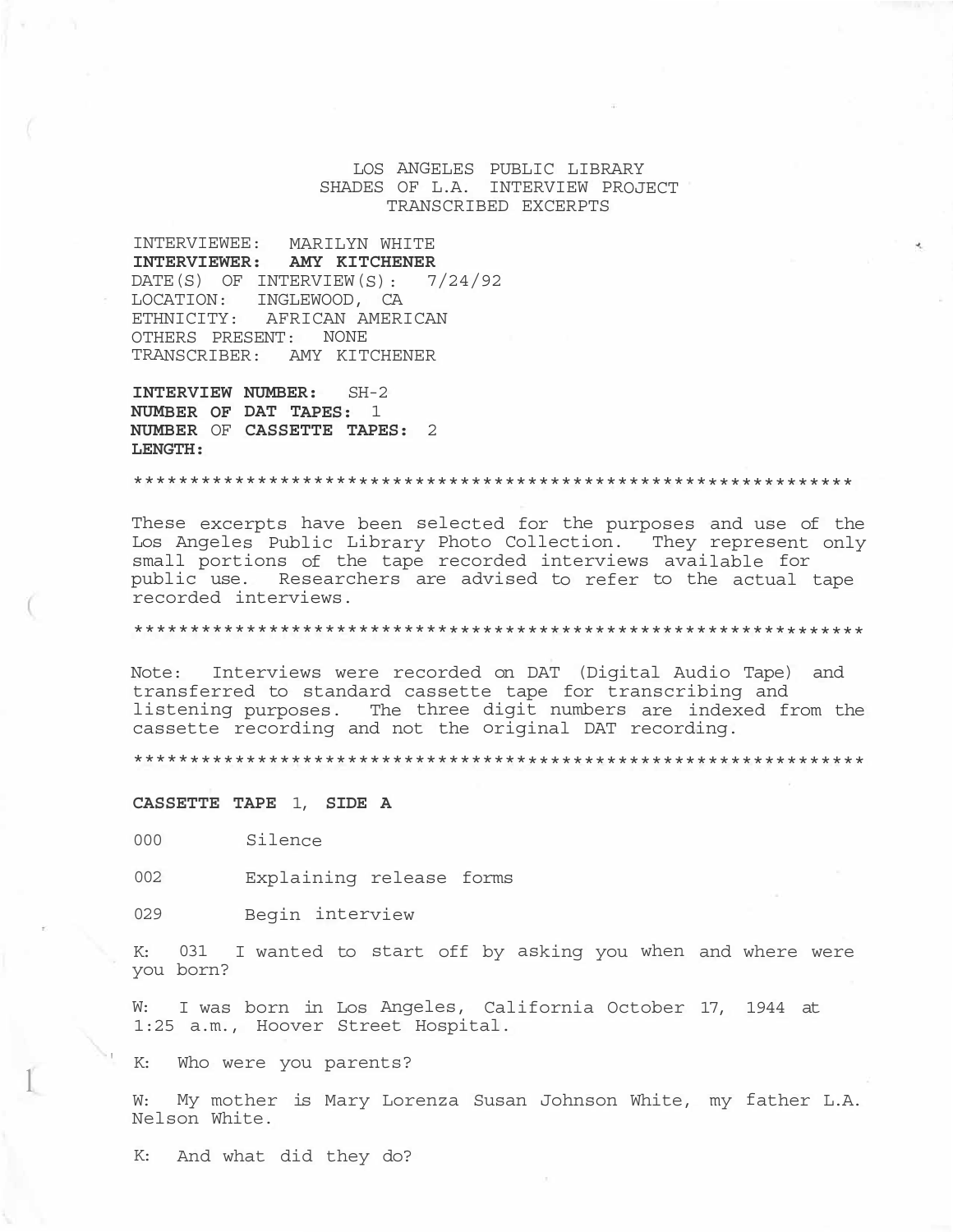¥,

W: My father was a custodian for L.A. Unified School District for as many years as I can remember and my mother worked for the United states Post Office.

K: 037 What did she do there?

W: She was a letter sorter. A clerk.

K: When did she finish working there?

W: Oh, my. Let me think. (pause) Probably in the late 60s is when she retired.

K: Do you remember where she worked?

*(* 

W: she worked at Terminal Annex downtown and then when Worldway Post Office was built she transferred to Worldway Post Office and that's where she retired from.

K: 043 And what about your grandparents -- Who were they?

W: On my mother's side her father was Julius Caesar Johnson and her mother was Cora Lee Agath Jacques. on my father's side, his mother was Ela Sarah Thompson White and his father was George o. Paris White.

K: And could you tell me a little bit about them and where they lived and what they did?

W: 049 Well my grandparents lived in Laurence, Kansas until approximately 1900 after my father was born they moved -- Well I have to back up a little bit because they were in Laurence, Kansas. My aunt Gladys was born in 1900 and they moved to Denver, Colorado from Laurence, Kansas. And then from Laurence, Kansas and Denver they moved to Arizona. From Arizona they moved to California.

K: Do you know why they moved from Kansas?

W: 056 Well, my grandmother had found her real mother. She was adopted early on by Nelson and Sarah Thompson of Laurence, Kansas but her real mother was Molly Varnes. This is something that she wrote in her autobiography that she had finally found her real mother. And her real mother lived in Arizona. so they left Denver to go to Arizona. And they were in Denver because my grandmother had lost a baby, it had died and when my father was conceived they were afraid that she was going to loose that baby also so she moved back from Denver where my grandfather was working on the railroad. She moved back to Laurence, Kansas to be with her family when my father was born. Otherwise he would have been born in Denver.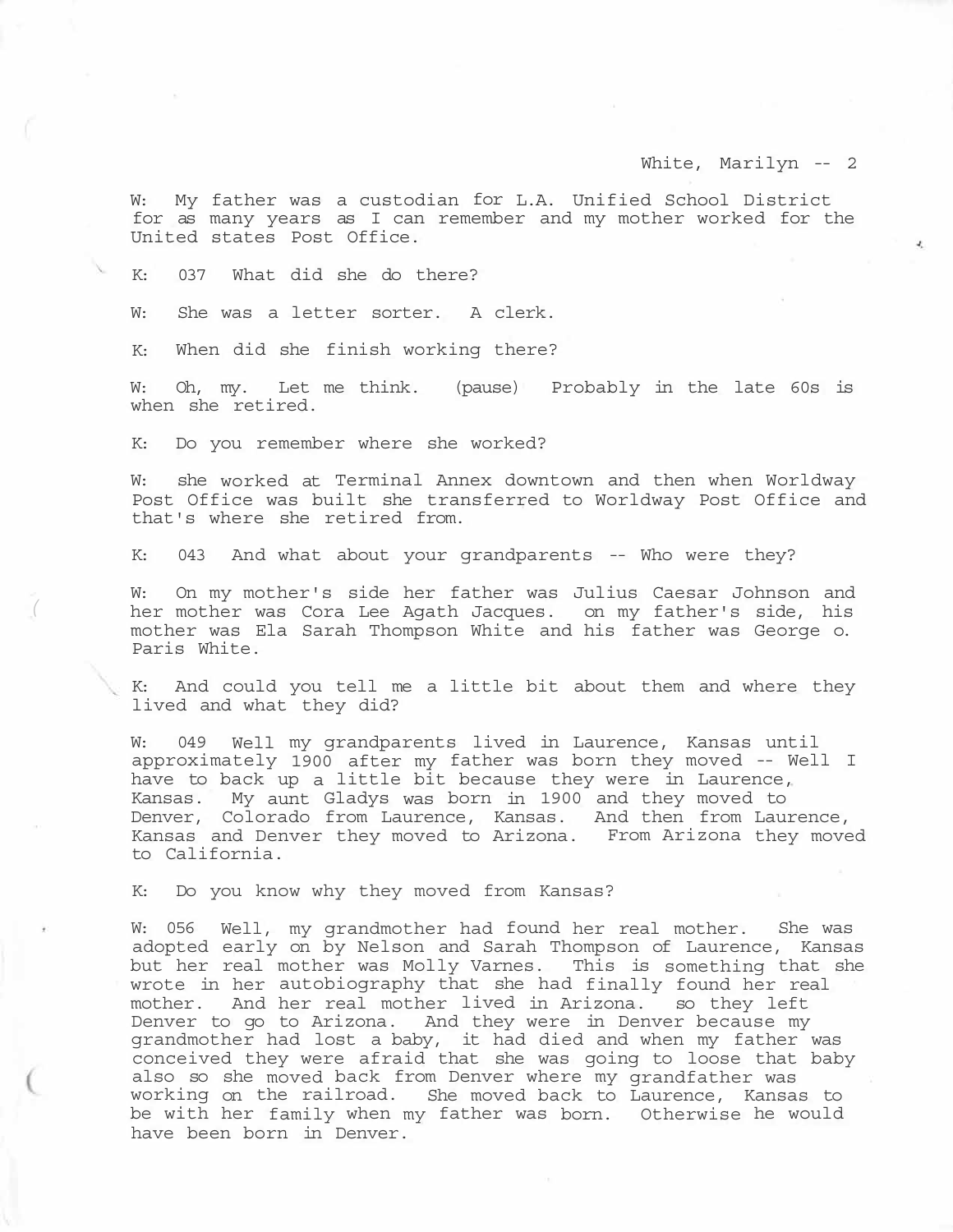K: 067 And then they moved to Arizona?

W: They moved to Arizona probably in 1903 or so and they stayed in Arizona until 1911. (I knew that I was going to have my gardener come here. Just at this time. I hope it blocks out.) so they moved to Arizona around 1911 or so and then to Los Angeles by 1917.

K: And why did they come to Los Angeles?

*(* 

W: 073 Well, I'm not sure exactly why they came to Los Angeles. I think it was because they already had someone living here in the Los Angeles area. Actually it wasn't Los Angeles. It was in Yuba City. And that was -- what was his name -- not Clarence. Oh, it will come to me in a few minutes. Anyhow they had somebody who was already living in Yuba City and I think it was mainly because of the racial problems that were happening around Phoenix at the time.

K: 080 Did your grandmother tell you about those problems?

W: Well, in her autobiography she talks about certain movies that were being shown in Arizona and their black women's club there was picketing so that those movies wouldn't be shown that degraded blacks and for the life of me I can not remember the name of the movie but it was one of those that depicted blacks in a very poor manner. And they were successful in getting the movie theater to not show the picture. But that was the only movie theater to not show the picture. thing that she, you know, told me about. My father has a picture of, I guess it was about 1920 or so of a lynching and that was really sad to see. That was in Tyler, Texas and there was just so much racial strife. (See photos A-006-826.1 to A-006-826.3) I think that's why they came here. There was more of a chance of succeeding here.

K: 093 Do you know how your father came to have those photographs?

W: No, I don't. They were in his belongings that we looked at after he died and I don't know how he got them but I do remember my cousin, Yetto, saying that my grandfather had just barely escaped being lynched and I don't know if that was the same lynching or not.

K: Did your father ever show them to you while he was alive.

W: Never. Never. It was quite a shock to see them. You know.

K: They are shocking. And what about your grandparents on the other side?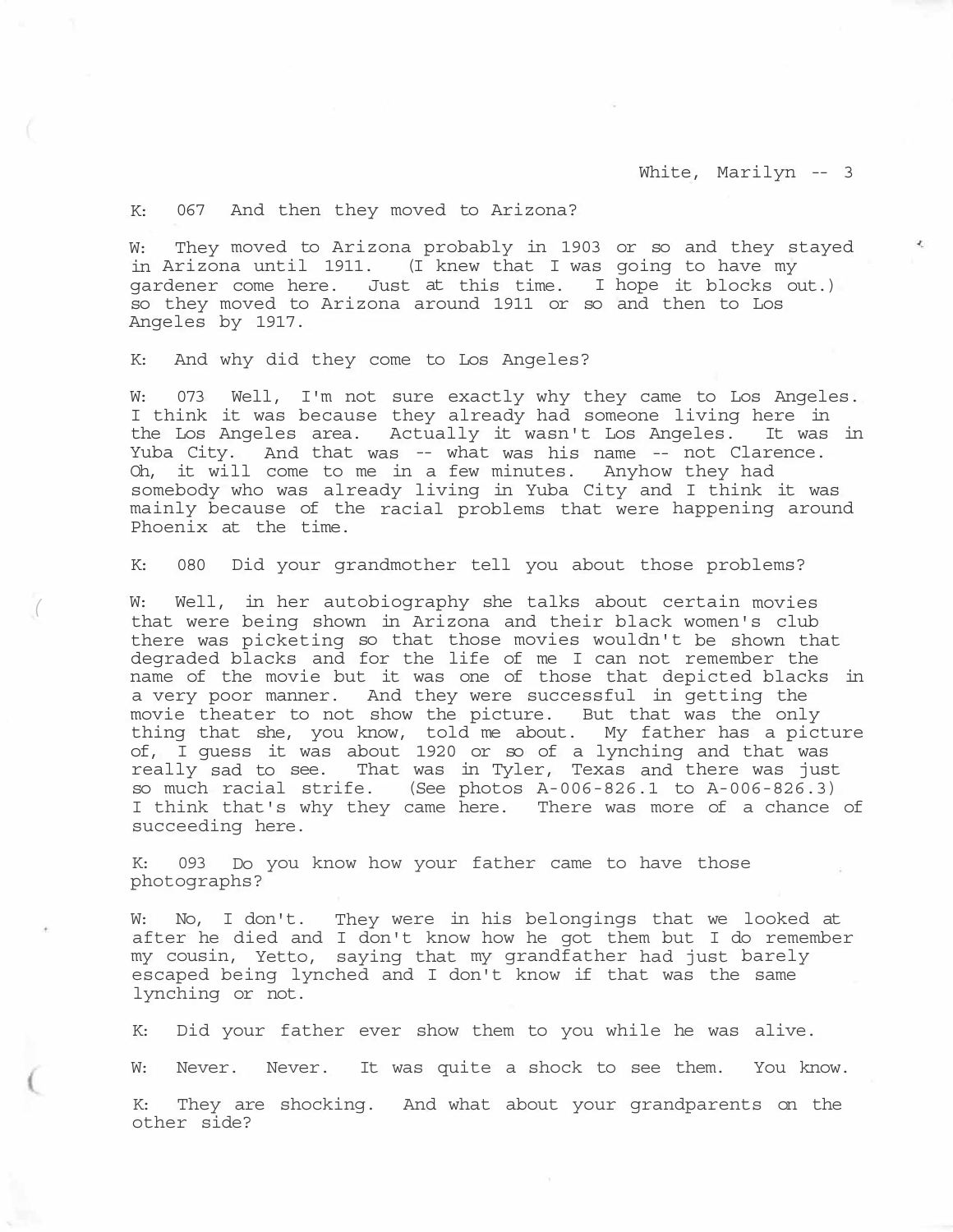¥,

w: 101 Well, Julius Caesar Johnson worked for the railroad and he stayed in Kansas City, Missouri while my mother came out here to live with relatives. And she came her mainly to work and go to school. After she found out that it was a pretty good place to live then the rest of the family came out from Kansas City, Missouri and lived here.

107 Brothers and sisters; brother lives in Brazil is engineer and translator, twin sisters in Georgia

K: 125 Where did you grow up?

**W:** I grew up right here in Los Angeles, California. I'm native born. I didn't leave Los Angeles until my first year of teaching which was in 1967. And I taught for one year almost exactly to the day in Washington, D.C. and then I came back home and started working for L.A. Unified.

K: And where was the family home where you grew up?

**W:** 131 Let's see. Well, the first family home was 1158} E. 41st Place. We lived behind my grandmother. In fact my grandparents. Because when I was first born my grandfather was alive. He died, oh, I don't even remember exactly when he died. But we lived behind them. And then, when I was, oh, I would say about eight years old we moved to 231 **W.** 43rd Street and that was right off of Broadway and 43rd and I went to Holy Cross School which was on 47th and Broadway. And I can remember walking back and forth to school from there. Then we lived at 1825 Wilton Place which is right off of Washington. And I went to Connety High School and I was able to walk from there and the last place we moved before I moved independently was at 2319 **W.** 109th in Inglewood.

K: I see. It seems like you moved a lot of times. Is there any certain reason that your family moved?

W: 145 well, mainly because we were each time making a step up. You know, first we were behind my grandmother's house. It was a tiny little bungalow and then my brother and I were born at that time. And then the twins were on their way and we moved to 43rd street for more space. Oh, I forgot Brighton, 2956 Brighton. After we were on 43rd we were on Brighton. And then from Brighton to Washington. But it really wasn't that many moves actually when you look at the span of years involved.

K: What do you remember about those different neighborhoods?

W: 154 Well, I don't remember a lot about my grandmother's neighborhood except that I had my very first boyfriend who lived next door and I had ballet lessons. I remember that and I used to always follow my dad down to Central. He would walk down to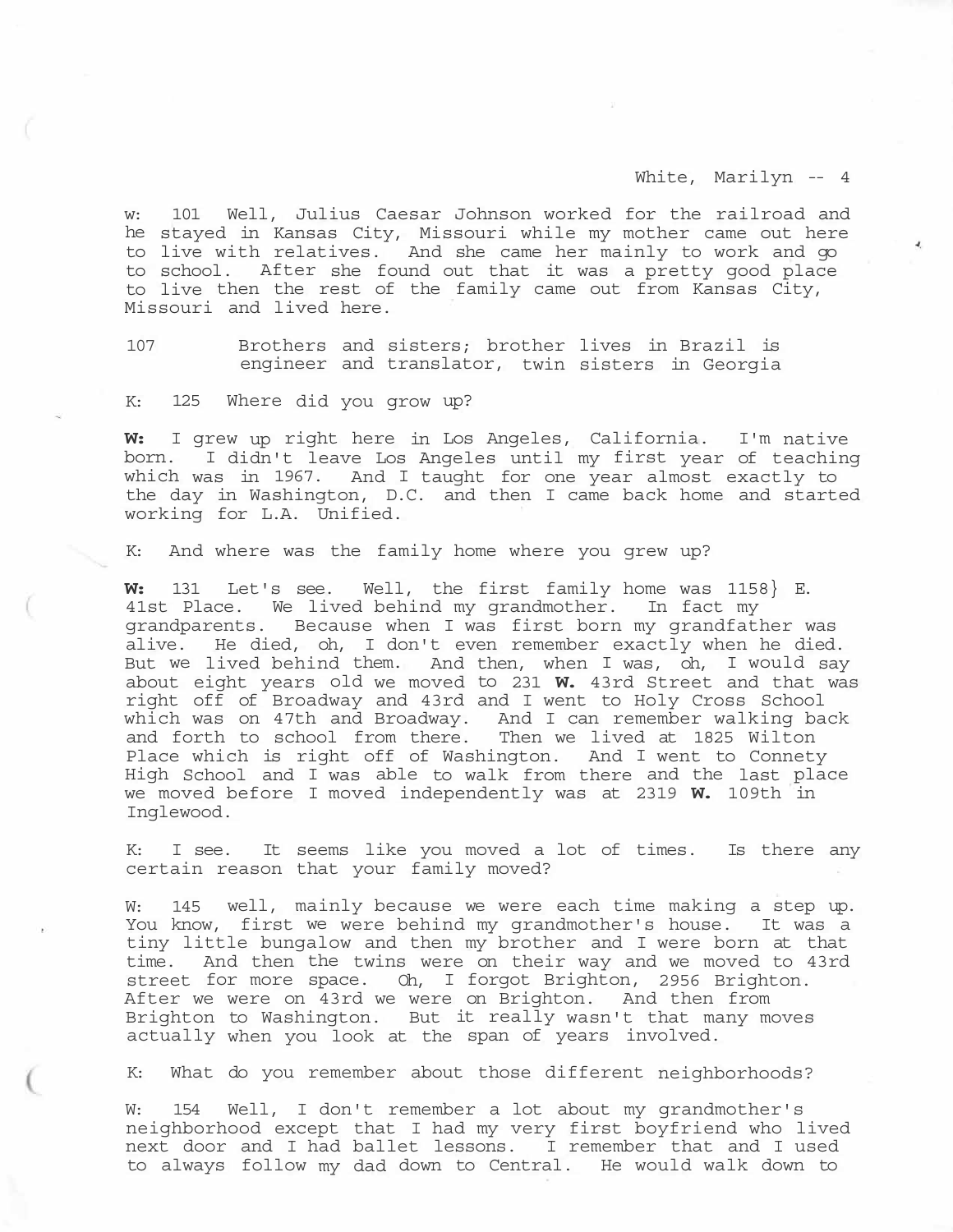central to go to the market. And I always -- I loved hot dogs. so my dad would go to the market and he would always get me a hot dog but the neighbors said, "Every time you see Nelson White, you're going to see Marilyn because she's his shadow." And that's quite true. It's always been true.

(Tape turned off to shut out noise)

W: 161 I would always follow my dad down to the market so I was basically his shadow. And then when we moved to 43rd Street I can remember being kind of the lady of the house because my mother worked at night and my father worked during the day and I'd have to always get up early in the morning and make my father's breakfast and his lunch. And I hated, oh I hated getting up so early to do that but I did it because that's what I had to do. But I can remember one day actually rebelling against this. And I made my father a watermelon sandwich. (laughs) And when he got home from work there was nothing I could do except just stand there and know I was going to get spanked because I'd really done it this time (laughs). But I can remember that happening. That was on 43rd Street.

K: 173 How old were you?

W: Oh, I guess I was around nine or ten. I can remember having my tenth birthday there and making a birthday cake but the recipe called for melting the butter and everybody was gone. Mom was gone somewhere. My dad had gone somewhere so I was there by myself and I melted the butter in a broiler and I caught the kitchen on fire. And instead of having sense enough to call somebody I ran next door to the neighbor. And Mrs. Franklin said, "Well, what's the matter?" And I just kind of stood there and looked at her for a while and then finally (laughing) I said, "The kitchen's on fire." And she called the fire department in. That was all taken care of. But that birthday, besides the cake and burning half of the kitchen down, I can remember getting my first record player. And I still have that record player. So I've had it all this time. (K: wow.) Yeah.

When we were on Brighton. This was during the time that I was preparing to go to the Olympic Games and I was practicing all the time. I was doing the long jump and the sprints. And the sprints I couldn't practice in our backyard, but the long jump I could. And my father dug out a long jump pit in our back yard and filled it with sand. And I remember that. And sometimes when I pass that neighborhood now I glance down there to see if my long jump pit's still there.

200 Wilton Place, 109th street home, 1967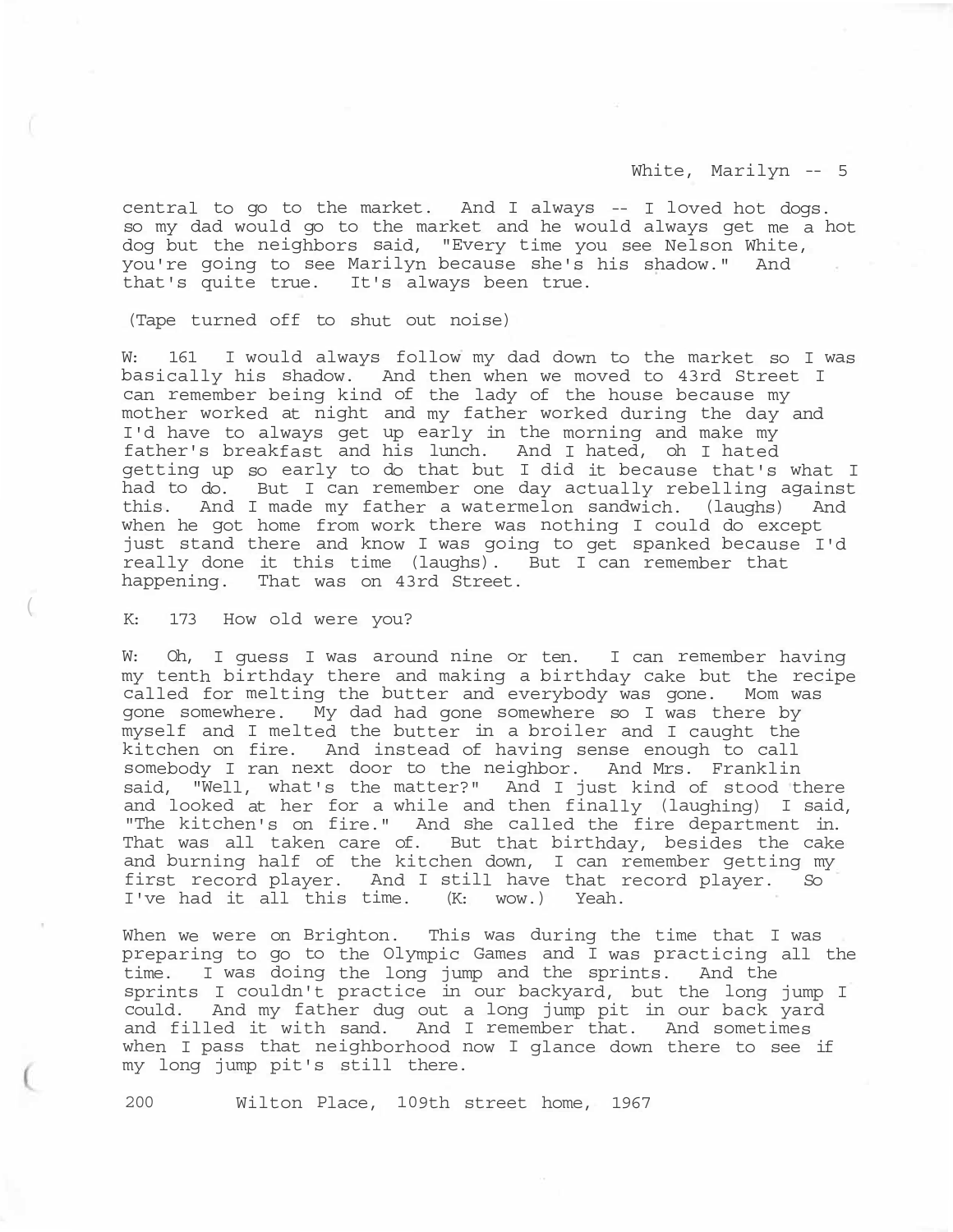W: 204 ... because I was going to Peperdine. I had finished Peperdine College. I had gotten a scholarship. Istarted out at UCLA and then i got track and field scholarship to go to Peperdine. So i finished at Peperdine and graduated in '67. And the month after i graduated i decided i was going to Washington D.C. because there was a good coach there and i was thinking, well, maybe I'll try for the '68 Games. So i got to Washington D.C. and I got a job and my very frist time really away from home. I can remember behing the P.E. teacher at Adams Mill

Elementary school. And my P.E. office was in the basement. And they had this Fe<sup>d</sup> eral Lunch Program and they couldn't throw anything away. They had to burn it. You know, because they were afraid if they threw it away somebody would get it and I don't know. They just didn't want it to be useful I guess. And I can remember in the wintertime being down there in that basement with all the burning oranges and stuff and still trying to do P.E. with the kids. The very first winter I was there I was doing snowball throw for accuracy and all kinds of things in the snow because I hadn't seen snow before. so I had all these kids outside and we were all throwing snowballs and rolling in the snow and making angels in the snow. None of the kids got sick, but I did (laughs). The reason I brought that up is because I can remember that Christmas -- being so homesick and coming back home on 109th and feeling so good that I was back home. So that's kind of it.

K: 228 I was going to ask you about your ed ucation where you went to school. You touched on that a little bit. What do you remember about school, experiences and learning, and what your interests were?

(

W: 231 Well, I loved going to school. I just didn't like studying and I guess that's kind of typical of all kids actually. I was basically a brat. Always into something. Always had something to say. I was very stubborn. And I can remember in the third grade my mom -- somebody in my mother's family had died and so we went to the rosary the night before which was on a weekday and I hadn 't done my homework. So I went back to school the next day and tried to explain to the teacher that something had occurred in the family and I didn't do my homework. And at that time being in catholic school, well, they kind of got you on the hand . (K: were you catholic?) Yes, I still am. This particular teacher decided well, you did n 't do your homework so I'm going to swat you on the hand with this little red stick. And I remember this little red stick so well. And I looked her straight in the eye and I said, 11 As long as you keep hitting me with the stick, I'm not going to do my homework." And that went on for weeks. For weeks, every single d ay she would hit me on the hand because I wouldn't turn in homework. And finally she said, "You re incorrigible. I give up." And as soon as she said that, I went to my -- Well, we didn't have book bags in those days. But I went to my folder and pulled out all the homeworks.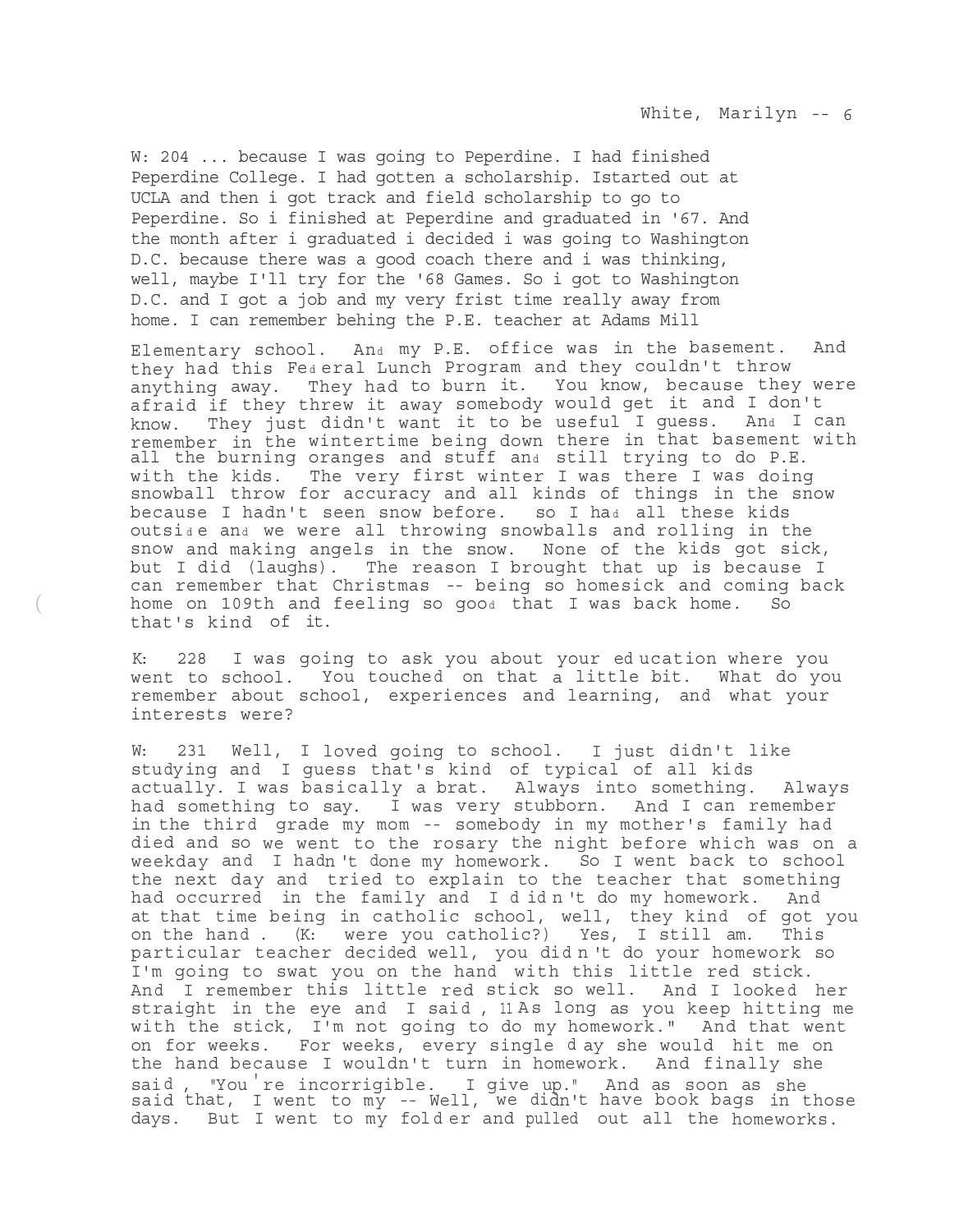$\lambda$ 

I had done them. I just wasn't going to give them to her. And I gave her all of the homeworks (laughs). I was really kind of a stubborn little kid.

And then I guess I was a fighter too. It seemed like somebody was always picking on either my brother or my sisters or they would start it and they would say, "Marilyn, Marilyn -- They're hitting me. 11 And I would of course have to defend them because these are baby sisters and brother, you know. And I can remember one day we were walking down Broadway because this was when we were living on 43rd Street and I was going to Holy Cross. And we walked down Broadway and in those days they put the cans out separately. You usually had a wooden box or something and they put the tin cans in the wooden box. And this eighth grader pushed my little brother into those cans and he cut his hand. And as soon as I saw the blood I just went totally berserk. And being a ballet student, I was able to do high kicks and I did, I'm telling you, all kind of high kicks. And I got into so much trouble. But I was defending my little brother. And that's what I had to do I felt.

And then I can remember treating all of the kids at Thrifty's with the raffle money. From the raffle tickets. I was a terrible terrible brat. I really was. But I had a great childhood. I had a fun childhood. And I'm really sorry that the kids nowadays don't get to have that kind of fun. I mean we weren't bad. We were just mischievous little kids, you know, just rascals into everything.

In High School, all of a sudden I decided, "Well, I guess I should study something." And I got wonderful grades in High School. I was on the volleyball team, and the basketball team. That's when I was really introduced to track and field in high school at Bishop Connety. we had a field day once a year and I still have my very first trophy that I got there. It was great fun. Great fun. And it turned me on to excelling in something. It felt good to excel. (K: In athletics?) In athletics and in studies and in whatever I did. At that point I wanted to be the best at whatever I did. Don't ask me how the transition occurred because if I could figure out how it occurred I would be absolutely happy to teach my kids that. But I don't know how it occurred so I can't.

K: so you really became a student at that point.

 $\left($ 

W: 287 I really became a student at that point. And then I went from that very small connety High School to UCLA and it was just a world of difference. A world of difference. There was nobody there to tell me, "You have to do this and you have to do that." There were no quote rules. So I did what all the rest of the kids did. I went to the Coop and I learned to play bid wizz and oh, I went to class when I felt like it. I ended up on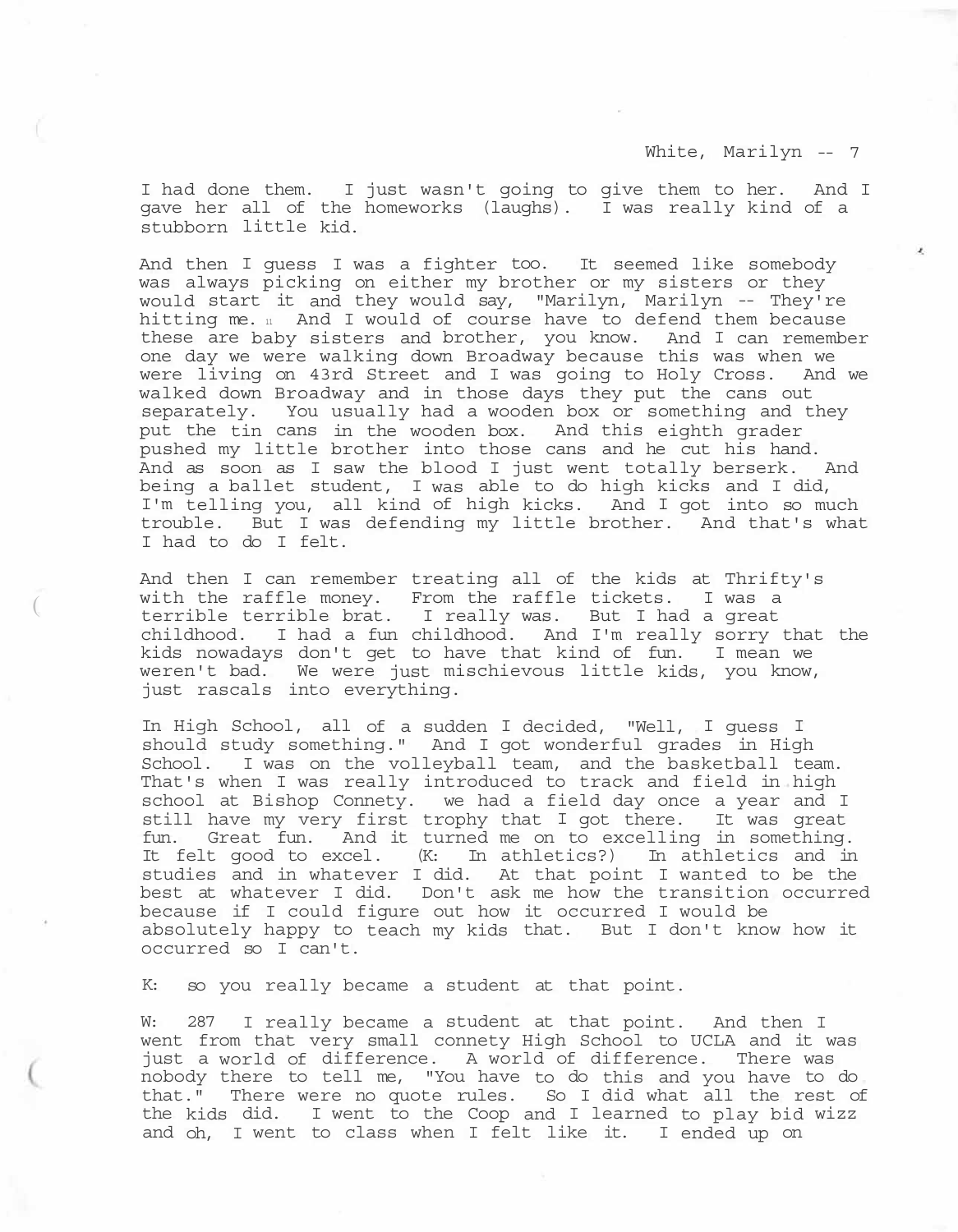probation (laughs). On academic probation. And it was just a struggle uphill. It was just really hard to apply myself without having somebody to compete with. I didn't realize at the time that's what the problem was. But I think that's what the problem was. (K: What do mean "somebody to compete with," who were you competing with before?) Oh, with all of the people in the class. The classes were very small in high school. The school was small. So if you did something really well everybody knew who you were. You had done something really great.

K: So there wasn't the feeling of individuality at UCLA?

W: No, I was just a number. I was just one of however many. And there didn't seem really to be anybody who cared whether I made it or not. Well, my parents of course did, and they were pushing from their end the best that they could push. But something about that excelling, I don't know, just seemed like so much work to excel that I didn't really excel.

Except in one area, and that was track and field. And that one area helped me, I guess, be known at UCLA because I was freshmen Vice President. I ran for and was elected to Freshman Vice Presidency at UCLA. I wasn't all that good a Vice President because it was hard to be a part of that campus and being a commuting student was very difficult to do. And I'd have to leave at a certain time or I'd miss my bus and I'd miss a lot of meetings and it was very frustrating. Very frustrating so I never ran for any other office again because I wanted to give it everything I had. And I wasn't able to. But I did qualify and go to the Olympic Games in 1964 while I was a student at UCLA. I wasn't on their track team. I was on the Los Angles Mercurettes. I was the very first member. There's a whole story that goes with that too. (K: I want to hear that.) O.K.

324 Well, I was taking, as I said I was a ballet student. I took ballet. I took tap. I took acrobatics. I took modern dance, Afro-Cuban. (K: When?) Forever, since I can remember. I can remember taking tap dance and all that. My morn and dad made sure that we had other activities to do. So as young as five or six years old I was dancing or doing acrobatics or something.

And I was at a dance class on Washington/Arlington and this guy came in who was a friend of the teacher and asked, "Who's that girl with the big legs?" And of course it was me (laughs). So the teacher told him. who I was and he says, "I bet she can run." So he took me out on the track. Not that same day of course, but he took me out on the track and I barely made it around one time. Oh, I mean I struggled but I was determined I was not going to lose face in front of this strange man (laughs). So I struggled until I got all the way around. He says, "Well, you're not very fast, but you're pretty determined so I'm going to train you."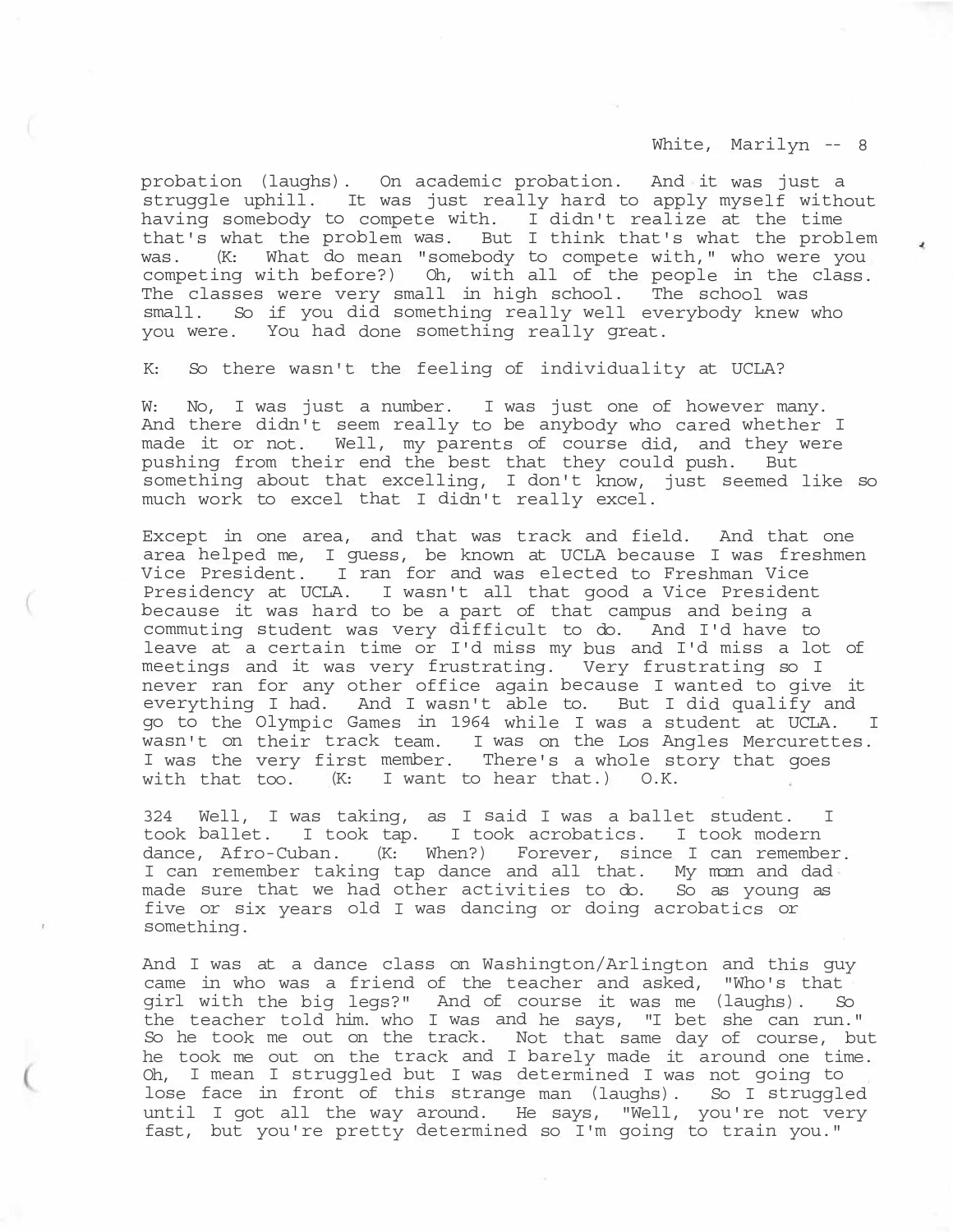$\mathcal{A}_{\mathcal{A}}$ 

And he started working with me. And this was -- I was still in high school. I was a senior in high school. And he took me to the indoor track and field meet at the Sports Arena to see Wilma Rudolph run. And, oh, I was just so enamored with this and I thought, "Well, I'm going to beat that lady next year." And you know what? I did. He got me in shape.

I qualified for that meet and in the first heat I couldn't understand why or how the press was asking me all these questions. I couldn't figure out, "What are they doing? Why are they doing that?" And it was because I had beat the German champion in the preliminaries and I didn't realize I had done that because I came to beat Wilma Rudolph. That's what I wanted (laughs). And so it was really a phenomenal evening and I got Athlete of the Meet Award and I still have that trophy in there too. It was phenomenal but that was the one thing that I really excelled in and so that next year in '63. Well, it wasn't even the next year, it was probably the same year in  $'5 - 1$ qualified for the Pan-American Garnes in Brazil and I went there and I came out -- I think I was third or fourth in the 100 meters and we ran the relay and it was O.K. It wasn't the greatest. I was so homesick. And I was still sending lessons home. Everybody else was having a great time and I was doing German homework. Trying to send it back to UCLA and as it turned out I failed German anyway (laughs).

K: can you tell me who was this guy who trained you?

W: 370 Oh, this was Fred Jones.

 $\overline{\left( \right. }$ 

K: And did he go around to all the schools looking for young talent to train or ... ?

W: No. He just happened to be there at this dance class and he had gone to Morgan State. He was a trackman himself at Morgan state and he wanted to coach. This was his opportunity to coach. This was his first track team and my first track team. (K: And the track team was called?) Well, we named it the L.A. Mercurettes, uhuh. And I was the very first member of that track team and since then there have been lots of folks that have made Olympic Games, Barbara Ferral being one of them. She ran in two Olympic Games. so he's a good coach.

K: So he's still around and training?

W: Oh, yes. In fact, at my son"s graduation from high school, I looked up and who should be there but Fred Jones himself. He said two of his athletes whom he was taking to the Olympic Trials that next week in New Orleans were graduating in the same class as my son (laughs). So, yes, he's still coaching. l

K: so there was '63 and then you did the L.A. Invitational?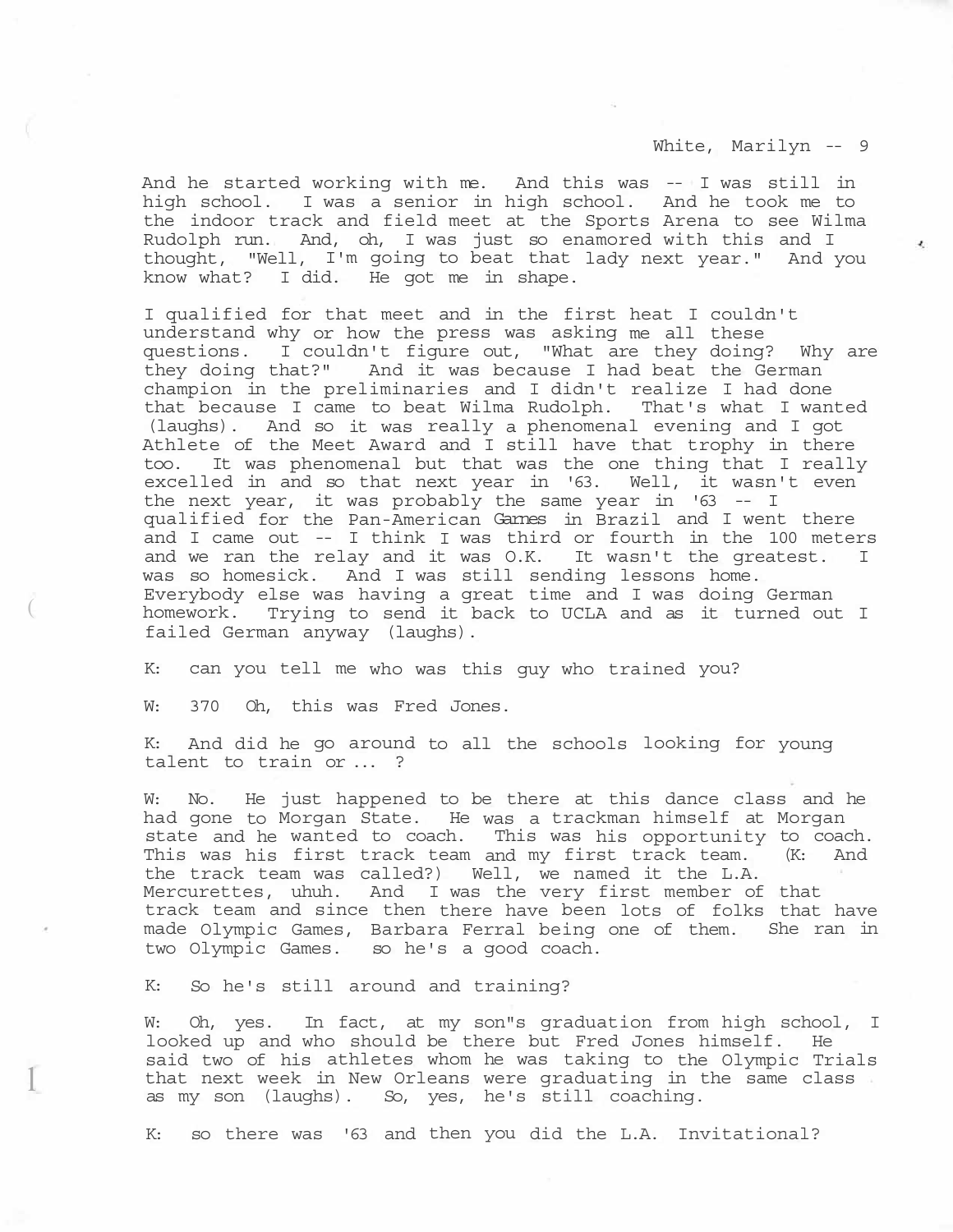¥,

W: 389 The L.A. Invitational was January 19, 1962. The Pan-American Garnes were in April of '63. Olympic Garnes were in October of '64.

K: Can you tell me about your experience at the Olympics?

W: 394 It was a phenomenal experience. I think that was the last of the non-political Olympic Garnes in '64, because as you know in <sup>1</sup> 68 there was just turmoil. It was wonderful. I had gotten over the shock of being away of home for any length of time, but I still ran up phone bills of course. And I've saved letters that my mother wrote me in Olympic Village. So I've still got those letters here. It was wonderful. I was frustrated because I ran fourth in the 100 meters with the same time as second and third place. But I got fourth and I think it was because I'm shorter and even a lean doesn't appear to cover the distance that a lean of a taller person would cover. And then there was the relay.

The relay pass got messed up between my leg and Wyomia Tias' anchor leg. And I believe it to be because coach Ed Temple changed the steps -- our lead-in steps for the pass. After the preliminaries -- We ran beautifully in the prelims and he says, "Oh, no, no, no. We can stretch it out more." And he had Wyomia Tias take off earlier and it was hard to catch her. so we boggled our pass and we came in second instead of first. So it was a frustrating Games, but it was a learning experience. It was a wonderful experience. I wouldn't trade it for anything in the world because once you are an Olympian, you are an Olympian forever. And nobody can ever take that away from you. And having a Silver Medal on top of it all is great. For a long time I was aggravated. I didn't even want to look at the Silver Medal<br>because I thought it should have been a gold. But it has come to because I thought it should have been a gold. represent my place standing in the 100 meters in my mind because if I tied with the same time as second and third, I should have had one of those medals. They should have duplicated the medals.

K: 430 In the 100 meters you ran individually rather than as a relay.

W: Yes.

 $($ 

K: What was your specialty then in track?

W: I loved the 100 meters. I loved indoors. Indoors was just such a nice feeling running on the track. Mainly because I'm short and I have a short choppy stride. So I ran indoors on the wood you can feel it more and it just bounces you up. It just --It's a nice feeling. so I like indoors. outdoors I liked the 100 meters, but I seemed to have been better in the 200 meters a lot of the time. But I didn't particularly like it. It was having to run too fast too long. (K: You're a sprinter then.)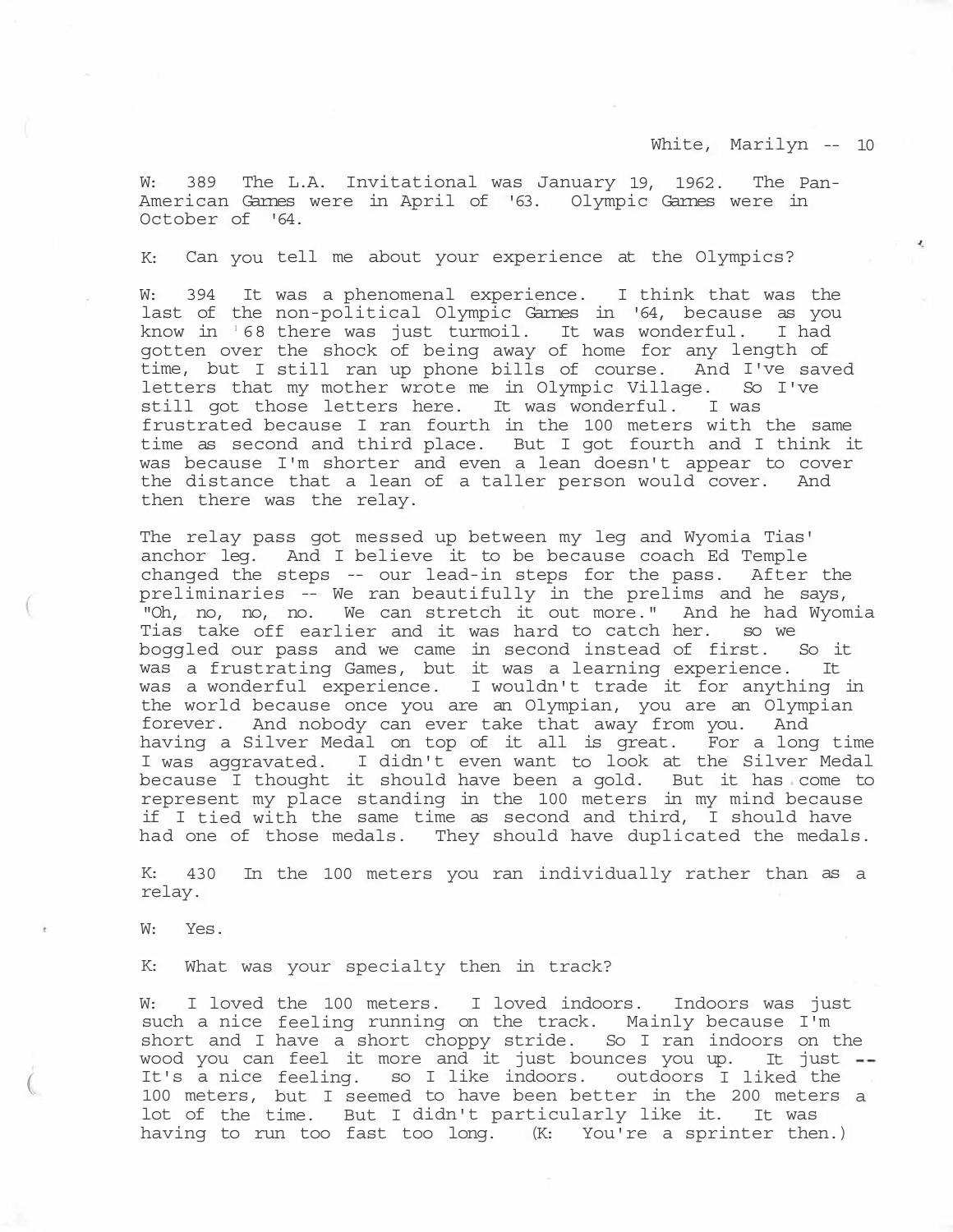I'm a sprinter. Uhuh. I say, "I am a sprinter" because I think once you are you just are. Last year the school where I work had a faculty/student baseball game and when it was my turn up at bat, I hit the ball and ran to first base and I couldn't believe how fast I got to first base. And afterwards everybody said, "Wow, you really can still move it." And here I am, you know, a hundred-and-bubububu pounds (laughs). And I can still run. But you don't loose it and I did run again in 1984. I lost a lot of weight because I couldn't stand to have my Olympic friends come to Los Angeles and see me fat (laughs).

So I lost a lot of weight that year and I decided to participate in Masters Track and Field. (K: Which is?) That's for age group track and field. So you run against people of your own age. (K: At the Olympics?) No, this is just the Amateur Athletic Union. But it's age group wise. so if you're sixty years old you run with the sixty year olds. There's no threat, no problems. And I really did well. I did very well. I ran the 100, the 200 and one 400. I really am not all that thrilled with the 400. But I used to double 100/400 when I was actually running track and it's a very hard double. Because the moment you finish the 100 -- Usually the 400 has been scheduled because they don't expect anybody to run that combination. But I did. But I ended up representing the Los Angeles striders Track Team in Eugene, Oregon. I came out second in the 100 meters, first in the shotput, and the second in the discus. I couldn't believe it but I got back in shape. I lost forty pounds. And it was not dieting or anything. It was just going out and being active. And I keep saying, "Well, maybe I'll go and be active again." Because you do not loose it. It's still there.

K: sounds good. If you had to pinpoint one experience in your sports career, that was the highlight or the most exciting or the most meaningful one, (W: wow.) could you pick one?

W: 487 Oh, my goodness. (pause) Actually I can. It was Olympic Trials. And they were in 1964 -- They were held in New York and I had heard about these wonderful Olympic Garnes and I had only dreamt of being in the competition. To come up high enough in the competition to even qualify, and I remember the night that I qualified for the 100 meters calling home and having my whole family laughing and crying and yelling in the phone on one end and me laughing and crying and yelling in the phone in the other end. That was great. That was really good. And I was just grateful that I was able to go to the Olympic Games while my father was still alive to still see it. Because his baby, his baby, his baby . . •And with him going through what he did -- Because that man worked so hard as a custodian and then in the evenings he would take me to practice and sometimes he would be asleep at practice because it was just so hard on him. And he did that every single day. And when I had double practices, he made sure I got to both of them. When we had track meets he

 $($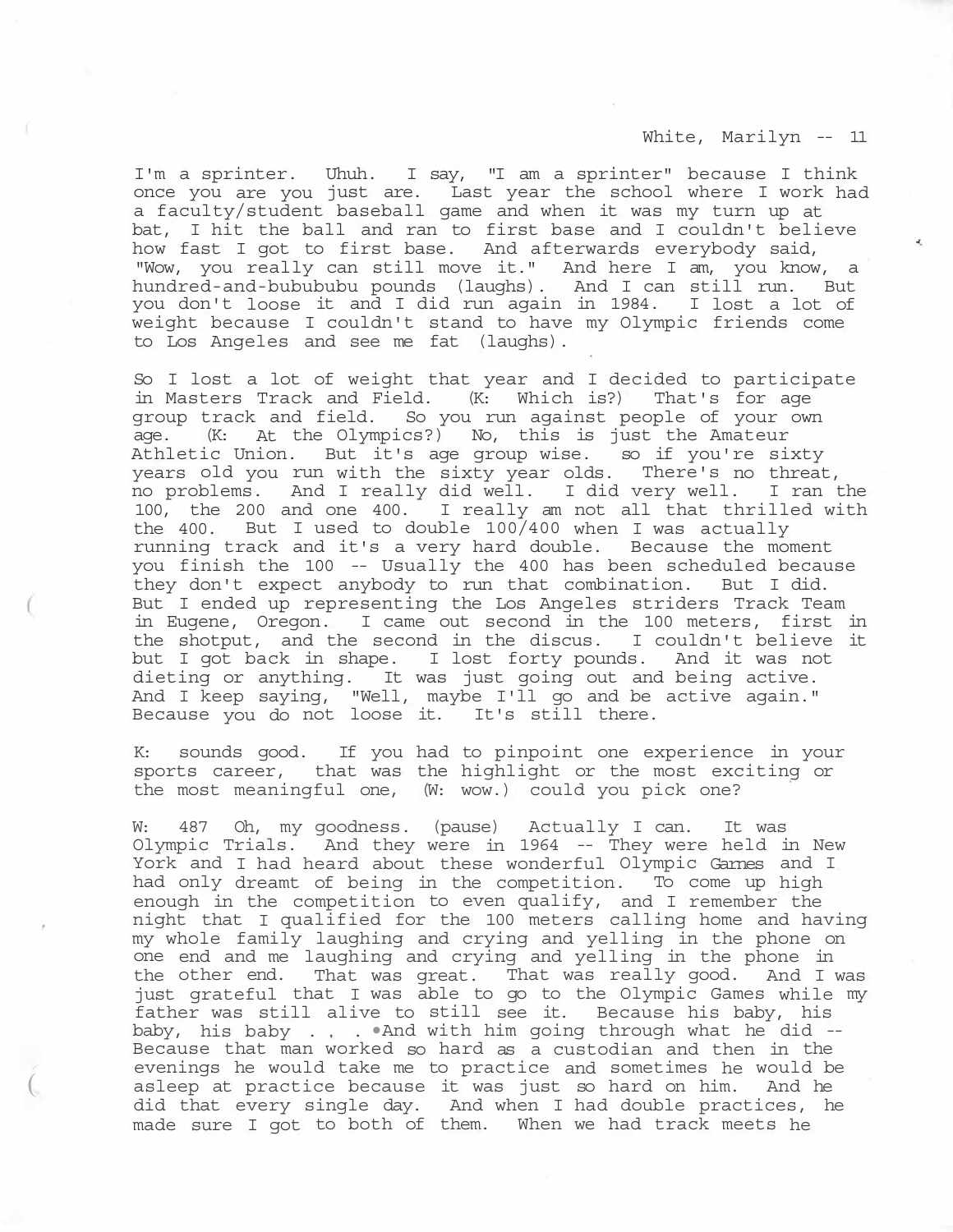¥,

drove all over creation on the weekend on his days off just so I could participate. And I was just so glad that I made it while he could see it.

K: 515 What were their aspirations for you?

W: I don't ever remember my mother or my father telling me what I should be in life. I can remember my father saying that as a black person, you're going to have to work twice as hard to go half as far. And I always remembered that. And I remember my mom telling me, "Whatever you decide you want to be, you can be that. Don't worry about it. Just go do it." So they never really told me what to be.

K: But it sounds like they were very supportive of you.

W: Oh, absolutely. I can remember some of the sacrifices that they made because during the time I was running track all of the nutritionists were saying, well you know, protein, protein, protein. Of course that meant steaks and hamburger. And looking back on it now. I can think of times when my whole family, my two sisters, my brother and my morn and dad were eating beans and I was sitting there eating a steak. And nobody made any differentiation between what we were eating. We were just having dinner. To them, they didn't mind giving that up to make sure that I had what I needed to do what I wanted to do. And I think back on that and it just chokes me because to think what the whole family sacrificed so that I could do what I wanted to do. But I think we've gotten away from that. And that's what's really sad and makes me unhappy about what's happening in today's society. It's very sad that a lot of people don't feel that way any more.

K: 548 How did you decide to go into teaching?

*(* 

W: I think I had been a teacher since I was age two or three. really believe that teachers are born, they're not made. And I can remember when we lived on 43rd street, my backyard had this pomegranate tree and it was a giant tree that came out and looked like a cave. There was a little dark area you could go inside. I used to play school out there. I'd make my little sisters and my brother sit there and I'd play school with them and you know, sometimes the kids in the neighborhood would come over and we'd play school. I mean, I was always the teacher. The one who was going to take care of it all even though I was the one who was probably the worst student, the one that my third grade teacher - - I know that poor lady probably pulled her hair out every single night when she went home because she had this incorrigible student in her classroom. But that lady, Mrs. cutler was the one person who recognized that I had talent in teaching and she asked me when I was in high school -- She asked me if I would help her in her tutoring service. Now here's a kid that we had bumped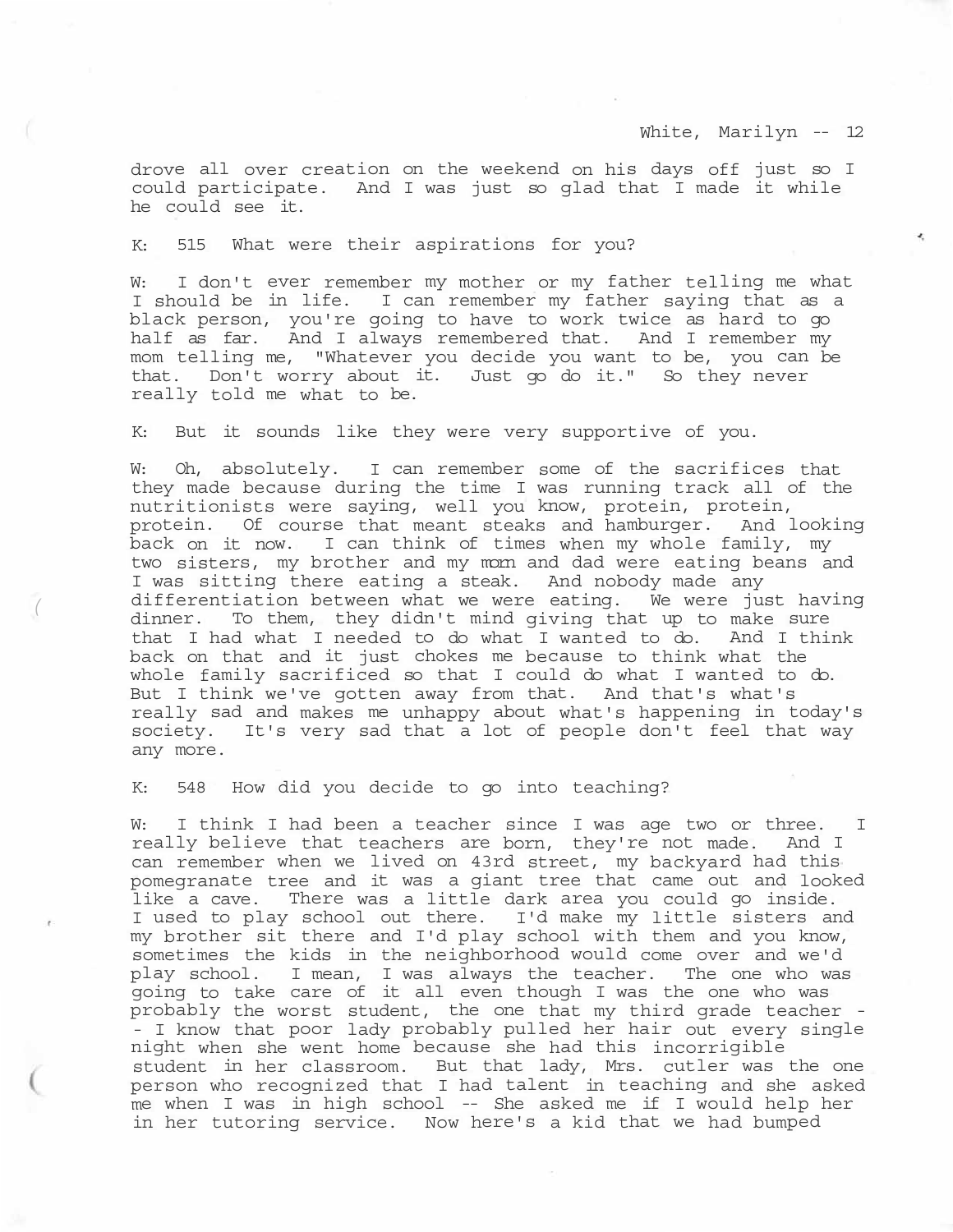$\mathbf{Z}_i$ 

horns, I thought we were mortal enemies actually. And yet and still, she pushed me so hard because she knew what was there and then she let it kind of simmer and then when I was in high school she invited me back to work with her. And that, again, I have lived such a blessed life. The Lord has just put all of these wonderful people in my path to push me the direction I need to go.

K: Were there others who inspired you as teachers to want to be like them?

W: 585 Oh, my chemistry teacher at Connety, Sister Mary Donald. That lady was so patient and so kind. She taught chemistry and physics. She was another one who pushed me and would not let me get away with doing things half way because she knew that I could do them well. But she did it in such a loving way that I wanted to do everything that she wanted me to do. And I ended up getting the Baush and Lomb Science Award because of the way she had pushed and helped me to develop. And then there was another teacher, who will remain unnamed, (laughs) and the Lord has never let me find her because I want to say to her in Spanish that, "Yes, I will get a grasp of the language." I was told that I would never get a grasp of the Spanish language. And here I am a bilingual teacher.

K: Do you think that someone telling you that made you want to do it?

W: Yes. I'm very stubborn (laughs). I'm sure that's it. If you tell me, "You can't do this" or "You can't do that." Well, I'm going to go do this, and then I'll do that to show you that I can (laughs). That's true. Reverse psychology worked very well on me.

K: So could you tell me about your teaching career and what you're doing now. Maybe give me a little bit of the history of where you've taught and what you've taught and what your experience has been?

617 Teaching career -- teaches one year in Washington D.C. returns to L.A. and works as P.E. teacher -- 92nd Street School

667 And we ended up having a field day kind of like the ones that we had at connety when I was there but I invited all of the folks that -- And this was right after Olympic Games so I had a lot of contacts and wi had C.K. Yang and Reyford Johnson came out and Billy Mills. They all came to my school for this field day and they judged the races and handed out medals and the newspaper came and the T.V. came. It was wonderful.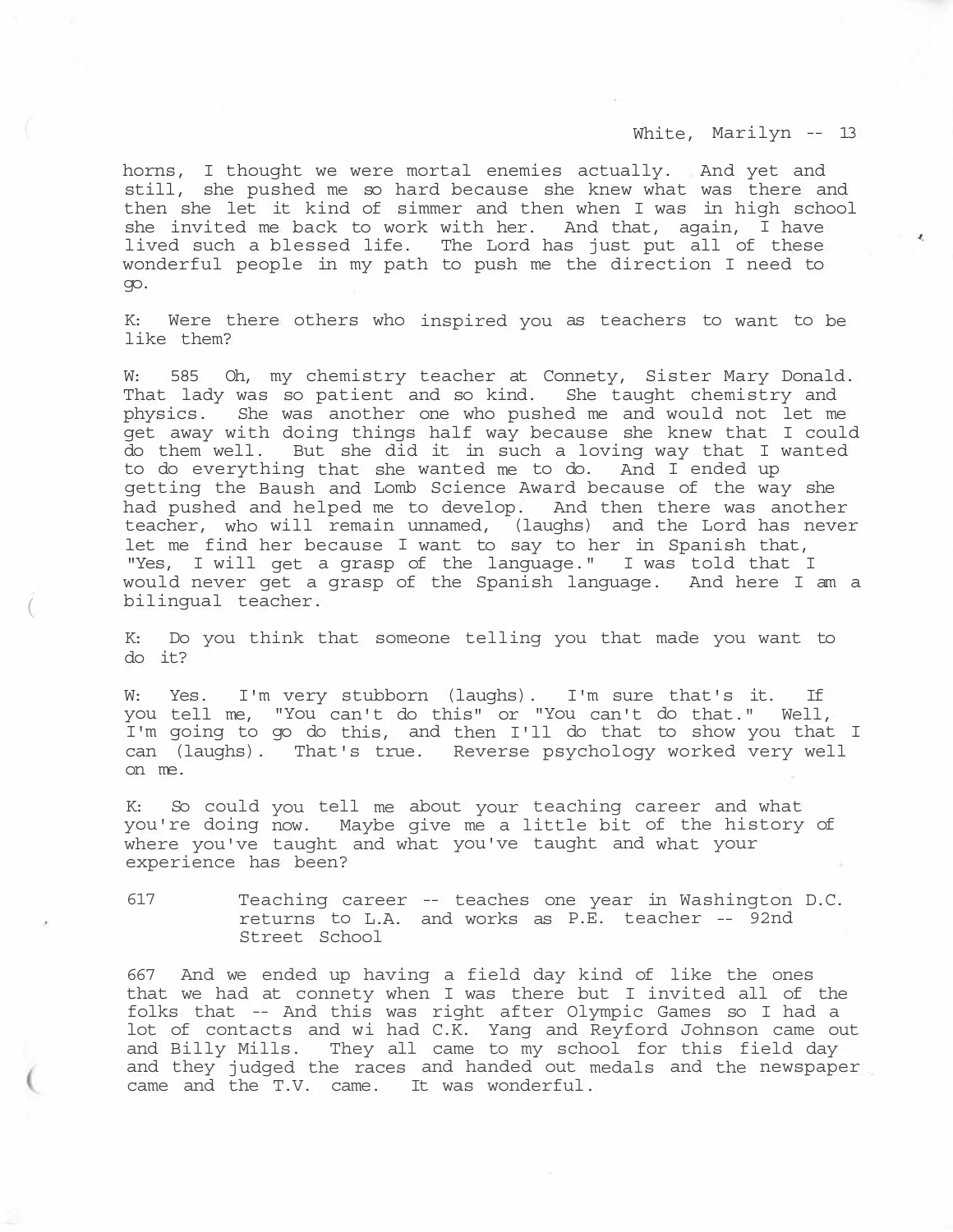And then I transferred to 95th Street school. Actually I started at Hyde Park and then I went to 92nd when I was assigned and then I went to 95th street School. And at 95th I got tired of doing P.E. It was just too much having to be up all of the time all day long for all of these kids. And I would see fourteen hundred kids a week. And one person -- It was just too much. They got me an assistant and that worked for awhile but we had different ideas of what should be happening and it was just conflict. So the next year I thought, "O.K. I'm going in the classroom.•• I have a credential just like everybody else's. I should be able to do this. I had never gotten through the training, but I figured I trained all the way since I was five, I should know how to do this.

And I asked for a kindergarten because I figured, "Well, I at least know the material" (laughs). How can you go wrong if you know the material? So I taught kindergarten actually for seven years. And my room partner was a wonderful lady by the name of Audrey Wilson. She has since died, but that lady taught me so much. And she was so patient and I was just hungry to learn because this was really fun. This is my idea of a job. You look forward to going on Monday and you're really sorry that Friday's come. And teaching has remained that way for me. Even now. During vacation time I'm usually looking in Pick and save or swapmeets to find stuff that I can use the next year. Even though they're cutting my salary. I'm still spending. But it's a matter of wanting to do the best job that you can do. And if you're not given what you need, you get whatever you need to do the job you have to do.

*(* 

722 END OF CASSETTE TAPE 1, SIDE A -- CONTINUED ON SIDE B \*\*\*\*\*\*\*\*\*\*\*\*\*\*\*\*\*\*\*\*\*\*\*\*\*\*\*\*\*\*\*\*\*\*\*\*\*\*\*\*\*\*\*\*\*\*\*\*\*\*\*\*\*\*\*\*\*\*\*\*\*\*\*\*\* **CASSETTE TAPE** 1, **SIDE** B

| 001 | Woodcrest school -- teaches in Open Education program                              |  |  |
|-----|------------------------------------------------------------------------------------|--|--|
| 016 | Begins to use Spanish in the classroom                                             |  |  |
| 027 | Miles Avenue School in Huntington Park - 13 years                                  |  |  |
| 036 | Teaches bilingual in 3rd grade                                                     |  |  |
| 047 | Teaching philosophy                                                                |  |  |
| 062 | Motherhood -- biological son and adopted son                                       |  |  |
| 077 | Single motherhood -- support of Lord, parents,<br>aunts/uncles, sisters, neighbors |  |  |
|     |                                                                                    |  |  |

088 Leon is going to st. Augustus College in N. Carolina --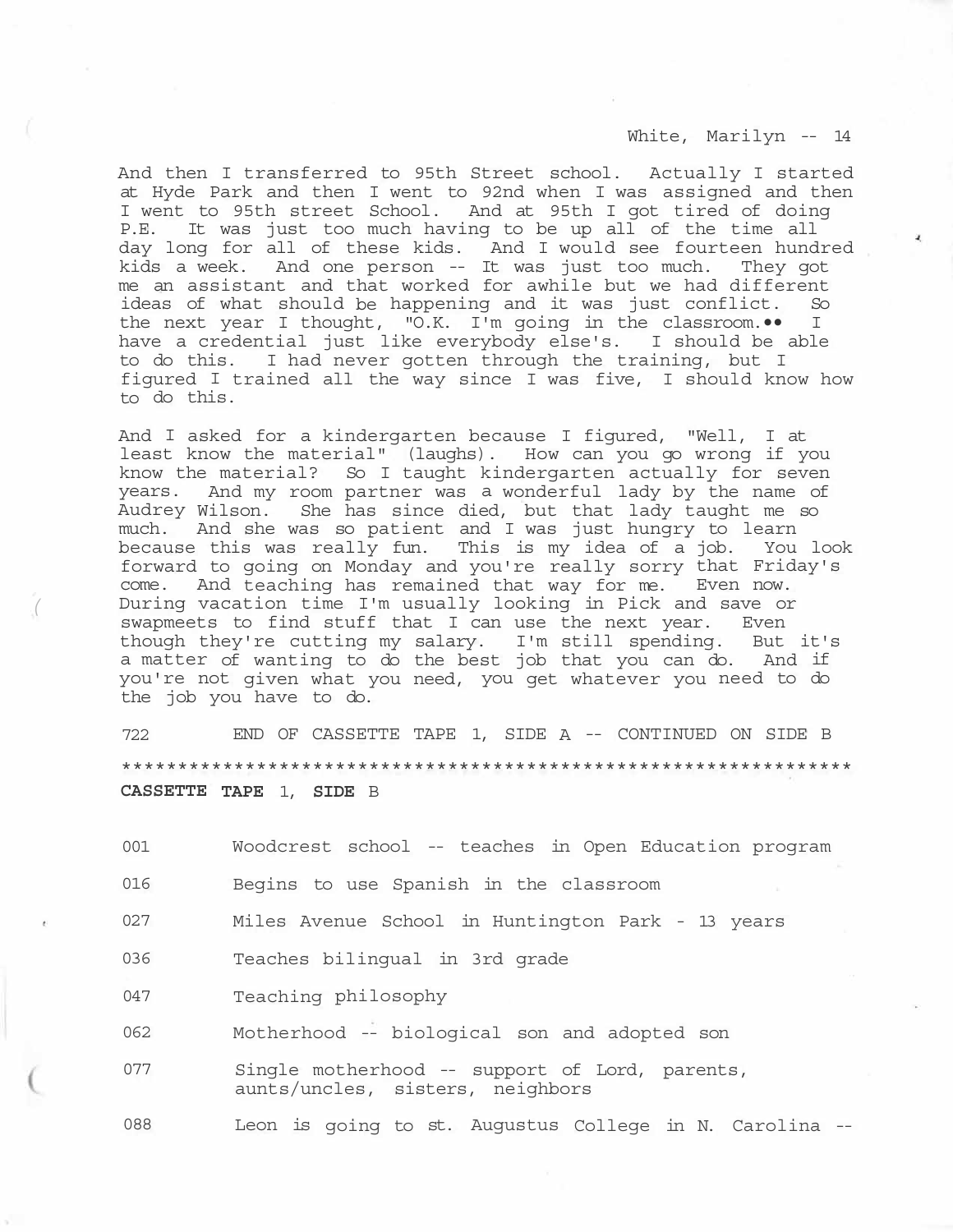went on Black College Tour

| 097 | Needs strong black male role models |
|-----|-------------------------------------|
|-----|-------------------------------------|

105 Had slight dyslexia and so does son

120 Leon is an athlete; football and wrestling

130 Family history/genealogy

(

139 Genealogy experience and interest

K: 141 How did you get interested in doing genealogy?

W: It all started at Black History Week in 1988, in February of 1988. I read in the newspaper in fact it was a throw-away newspaper, it wasn't even one I had purchased at the store. But the California African-American Genealogical society was having a workshop on how to trace your family history. And I thought, <sup>11</sup> Well, I don't have anything to do that Saturday so I'll go to it and see what it's like. 11 And they gave step-by-step how to do it. And I was all excited and I came home and told my mom. My mother was living on 109th at the time. I went to her house. I didn't even come to my house. I went straight to my mother and I said, "Oh, guess what I learned today?  $11$  And I started telling her about that. And she said, <sup>11</sup> Well, you know your dad's got a whole drawer full of stuff in there.  $1^1$  And when I opened that drawer, that was the rest of the day. We were in that drawer in the closets, probably until two o'clock in the morning. And my mom got excited and I got excited and we called up relatives and we had them come over. I fed them spaghetti to butter them up (laughs). And then we started talking and I tape-recorded all the conversation. And that's how I got hooked on genealogy. I joined the society of course and now I'm recording secretary of that society. But it has been wonderful.

I have traced all the way back to North Carolina on my father's father's side of the family. I've traced back to Virginia on my father's mother's side and there are family stories that connect the Seaton family in Virginia to Guinea, West Africa. So I haven't crossed the ocean yet, but I'm standing on the shore (laughs). on my mother's side of the family I have traced back to Lawrence, Kansas in the 1860s and found Alexander Johnson who was Julius Caesar Johnson's father. I have gone to New Orleans and traced my mother's part of the family back to Laurenza Landoor. That was my mother's grandmother -- Early 1840s or so. And in Laurence, Kansas it was very emotional for me. I went to visit Laurence, Kansas a couple of years ago and I found that both sides of both of my parents' families were in Laurence, Kansas at the same time. But my two grandfathers knew each other and played with each other as kids. And the wonderful thing was I found actual living family there. The two family lines had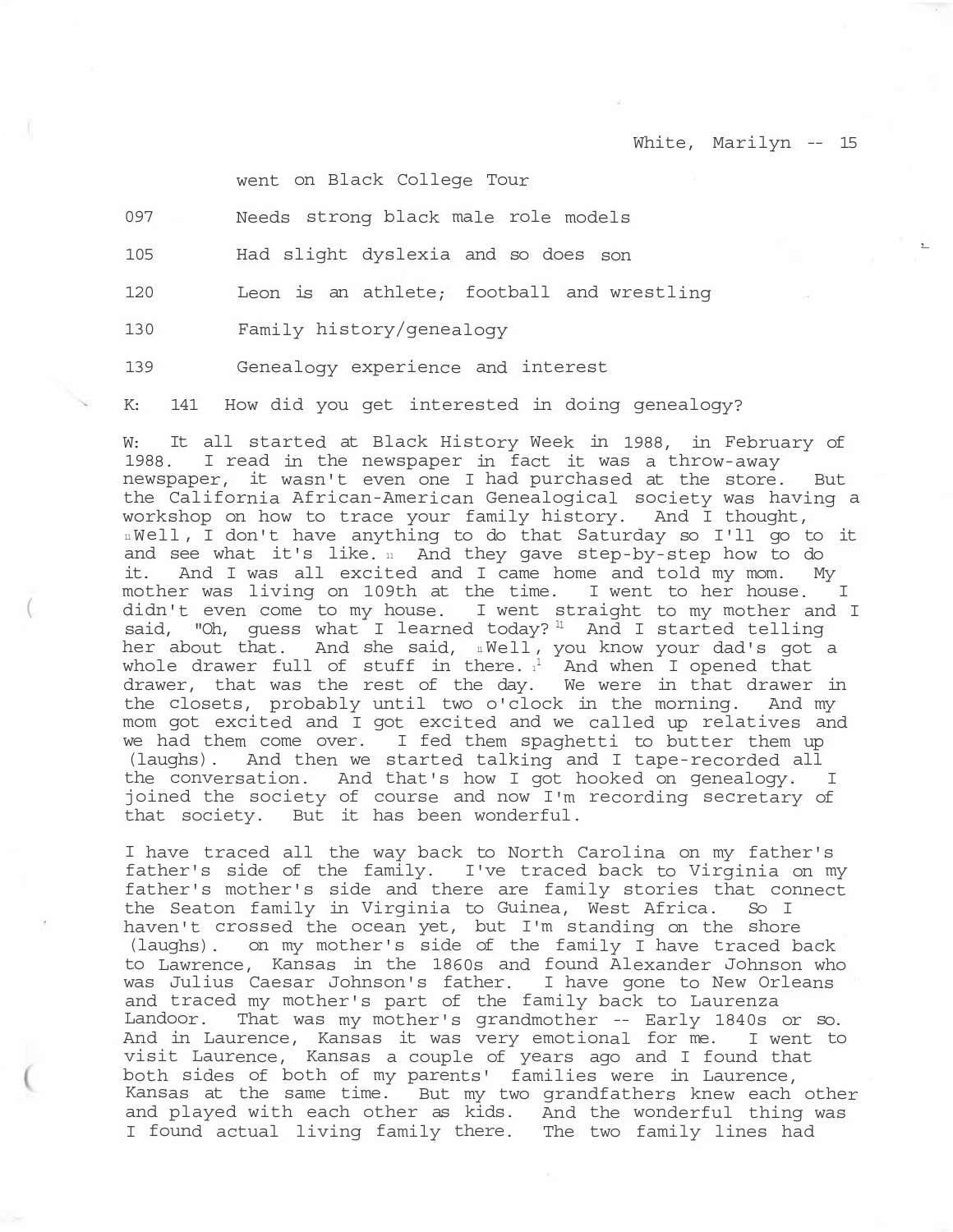been broken when Ela and George left and went to Denver and then to Arizona. I don't know why they didn't contact family again after that. I can't even figure that out but I know the sides were separated at that time.

#### K: These are your grandparents?

W: 181 Even my grandparents, right. And so when I went to Lawrence, Kansas I met a lady by accident in the elevator in the dorms of University of Kansas. I was going to the Spenser Research Library there. And I was staying in the dorm. This lady was going to visit her son and by the time we went from the first floor to the fifth floor I had told her everything I knew about genealogy (laughs). And had introduced her to my family. she said, ''I think I know what church they probably belonged to. I have a book that talks about this church. so next time I come to visit I'll bring it with me." And she did do that. And on the very first page it talked about my grandmother, Phoebe Jane Seaton White. She was one of the founders of the First Regular Mission Baptist Church. so that was just phenomenal that that occurred. But it brought together the family because on that page it said, "Phoebe White who is related to Vernon Newman. And I thought, "Hummph."

I looked in the phone book and there was a Vernon Newman the third in the phone book. so I called him up and said, "Hi. I think I'm related to you." And we started talking. He came and picked me up that evening to take me to his house. He called up family in Topeka. They got in their cars and came to Lawrence, Kansas. This is about 30 miles or so. Not too far. And we had a mini-reunion right in his front room with fifteen people or so. And then they arranged a total reunion before I came back. The newspapers got a hold of it and did a whole page article on our family. And we have this funny thing with our eyes. We have brown eyes that have grey around it. And my dad had eyes like that too. And I used to always say, "Oh, I wish I had Daddy's eyes." And I really did and didn't know it. And when I got there to Lawrence, Kansas, we started looking in each other's eyes and all we could do was laugh because we looked so much alike. 209

209 Michigan genealogy experiences -- finds "missing link" in family

240 New Orleans -- tracing mother's side

248 Next work iR North Carolina

270 Les Seaton -- Chain Lake story in Michigan

K: 292 When will your work be complete in genealogy? What is your biggest goal?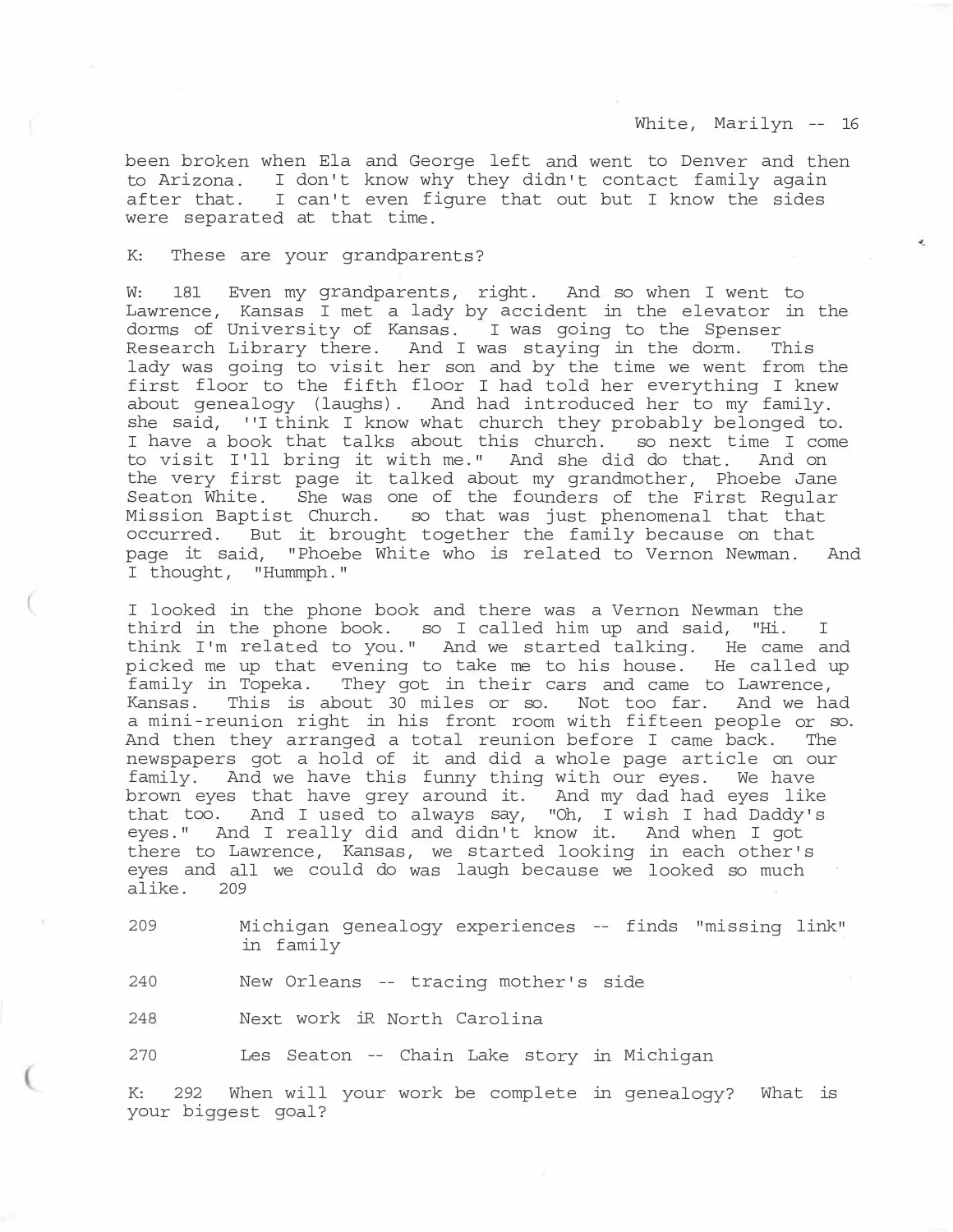W: Oh, my goodness. Well, if I live to be 172, I think that I will be back to Africa. We're very very close to being back as far as Alex Haley went. I think that's really what I want. I want to find out if Guinea, West Africa is really where this seventeen year old -- The first Seaton that was ever in the United states was basically kidnapped. He and his family lived on the coast line in Guinea, west Africa. And they had nothing to do with the slavery. The slavery was, you know, people being drug from the interior of Africa to the coast and then put on the slave ships. This silly child, a seventeen year old, either talked his mother into letting him see what it looked like on board or defied her and went on board anyway. And when he wanted to get off -- as our family story goes -- captain Bernard would not let him get off. And brought him to the United states with all the rest of the slaves. so, what I would love to have happen is for me to end up in Guinea, West Africa searching, doing my genealogy research and having somebody come up to me and say, "You know, I'm searching for my family in the United states. We had this seventeen year old who got on this slave ship and this Captain Bernard wouldn't let him off." That's all I need to hear (laughs). That will connect the two families and I would love to hear that. But I don't know if I will in my lifetime. And I don't know who I'm going to pass it on to because my son's not really very interested.

- 320 Alex Haley's work and influence
- 338 Religious and church activities -- Choir -- singing is way of praising Lord -- raised catholic and remains so
- 365 Black Catholics convention in Washington, D.C.
- 384 Mother was most influential person in life
- 396 Grandmother's influence and similarities
- 409 "This is Your Life" award to grandmother -- how she wrote her autobiography
- 440 Clubs and social organizations -- Delta Kappa Gamma -- Choir -- National council of Negro Women -- California African-American Genealogical Society
- 456 Politics -- supported cousin -- senator Diane Watson In general politics is adversarial

K: Do you remember the Civil Rights Movement?

W: 480 I vaquely do and the reason I say that is because my parents I guess kept me sheltered. I never felt any kind of prejudice anywhere they ever took me and the only time that I had a taste of it was when I was doing my student teaching. And I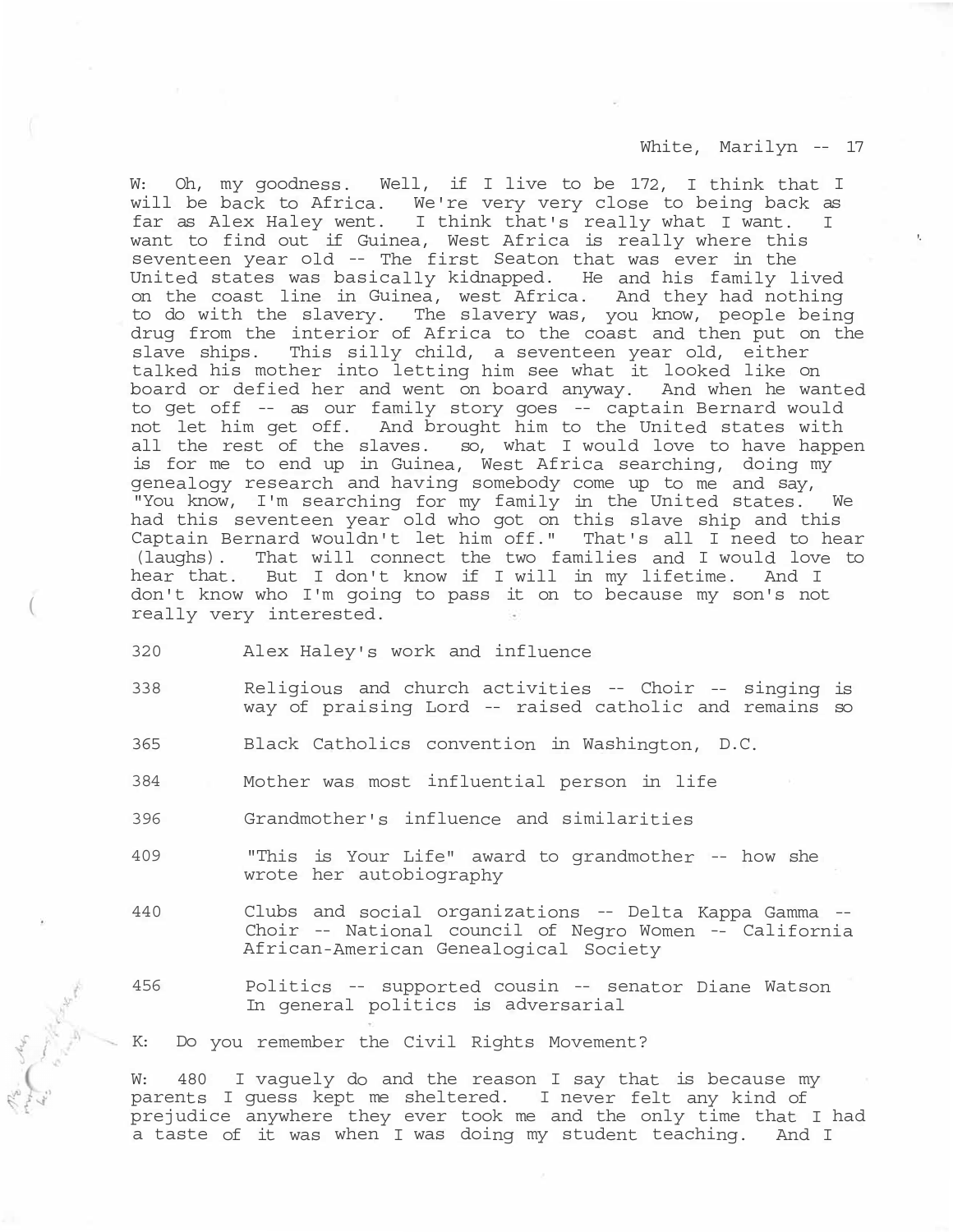was observing. In fact it wasn't student teaching, it was observation. I was observing at this one elementary school. I don't even remember where it was. And this line of kids went by and the last little kid in the line turned around and pointed at me and said, "Look! A nigger." And I was so stupid and naive I '<sup>·</sup> turned around to see "the nigger" too (laughing). I looked and the kid was pointing at me. And that was the very first time. And I was an adult then. But I had never felt that. I don't know if it's because my parents made sure they didn't take me anywhere where I would feel that. Or whether it just was my lot to not, you know, be in the midst of it. It does not mean that they did not support Civil Rights. Because they always taught me about my own worth. Maybe that's why I didn't feel it as much. I knew that it was going on because I could see the television and the newspaper and I always thought it was horrible. Why can't they settle this argument. I never understood why black people had to be different than anybody else. And I thought, "I'm not different than anybody else. I wonder why they can't see that that person's not different." So it was just a matter of wondering to myself, but not actually going out and being involved.

K: 511 When you say that your parents sheltered you, was that within the African-American community or did you have a lot of exposure with different races and ethnicities in L.A.? (

W: I did have a lot of exposure. You know, I went with my dad to work. He worked at Burnside Elementary School and it was an all-white school. And all the teachers were white except maybe one or two. But it was somewhere where they respected him so much that I would never have gotten that from there. And the same with my mother in places that she took me. There was never a matter of a difference of respect in the circle of friends and acquaintances that my parents had. So I didn't feel this rejection that a lot of people had to go through and I count it as a blessing and in a way it's detrimental because I had ostrich syndrome for such a long time. You know, it's not happening to me so it must not be happening. And then all of a sudden you find out, well, it really is happening. And sometimes even now my son tells me, "You're naive, oh please, don't even tell me. That's not how it is." Even now, sometimes he tells me that.

K: 537 What was your experience of the recent rebellion over the Rodney King verdict? What did you personally experience?

W: The first thing was disbelief. How could this be happening again because I remembered the Watts Riots. We were not directly involved with the Watts Riots, although we lived close enough to watch people bring the loot that they had taken from stores. we saw it happening but it was not something that my family was involved in. so we looked at it from the inside looking out. Understanding that it was happening and not really understanding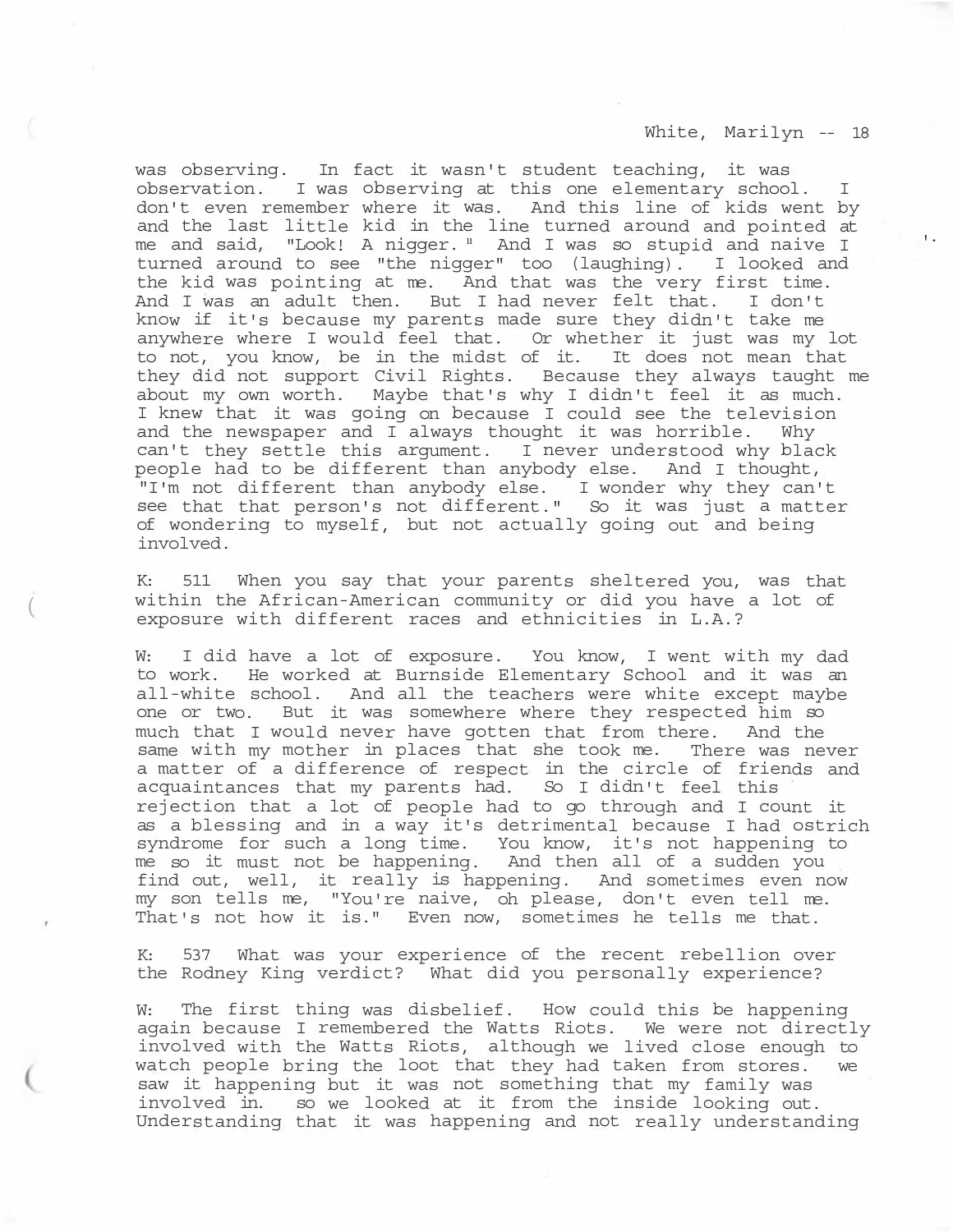$\mathcal{A}_i$ 

exactly why, knowing logically why, but not understanding why.

And then this occurred, and I thought, "How can this be happening again?" We didn't learn anything. How can this be happening again? But it was still a matter of being on the inside looking out. I was in my living room looking at television and seeing this happen. so it wasn't as real to me as I was thinking about, well, o.K. tomorrow morning I have to drive down Manchester to go to my job. I don't think I can do that. I'm scared to go down Manchester to go to my job. And I called them up and I told them, "I'm not coming." so that was the first feeling of "Ut-oh, we really are in this." And then the second thing was I got ready to go to the market and you know, you're hearing this market's burned, that market's burned. But I hadn't heard anything about our Ralph's market up here. And so I think we needed milk or something. I got in the car and I drove up to the Ralph's and when I drove up to the Ralph's here were all of these soldiers at my Ralph's. You know, why are you at my Ralph's? This is in Inglewood. This isn't part of that stuff. Why are you here? And then all of a sudden I knew we were really in it. And I was really frightened. And I came back and I thought well, "What is it going to have to come to?" What do we have to do to each other before we understand that we can't be in strife all the time. And I still have not answered that question. I don't know the answer to it. (pause) (

590 Changes in Los Angeles -- danger in the streets -- Police harassment

625 Future lies in young generation

636 Changes in African-American communities

- 680 Goal to provide for son's education -- and be able to stand back and let him run his own life
- 718 Begin of photographic interview

722 END OF TAPE 1, SIDE B

\*\*\*\*\*\*\*\*\*\*\*\*\*\*\*\*\*\*\*\*\*\*\*\*\*\*\*\*\*\*\*\*\*\*\*\*\*\*\*\*\*\*\*\*\*\*\*\*\*\*\*\*\*\*\*\*\*\*\*\*\*\*\*\*\*

CASSETTE TAPE 2, SIDE A -- PHOTOGRAPHIC INTERVIEW

000 Silence

- 002 Tradition of family photography -- many photos passed down -- 60% had photographic identification
- 014 Archiving photographs -- keeps them in original box
- 023 Donated photograph to Spenser Research library in Kansas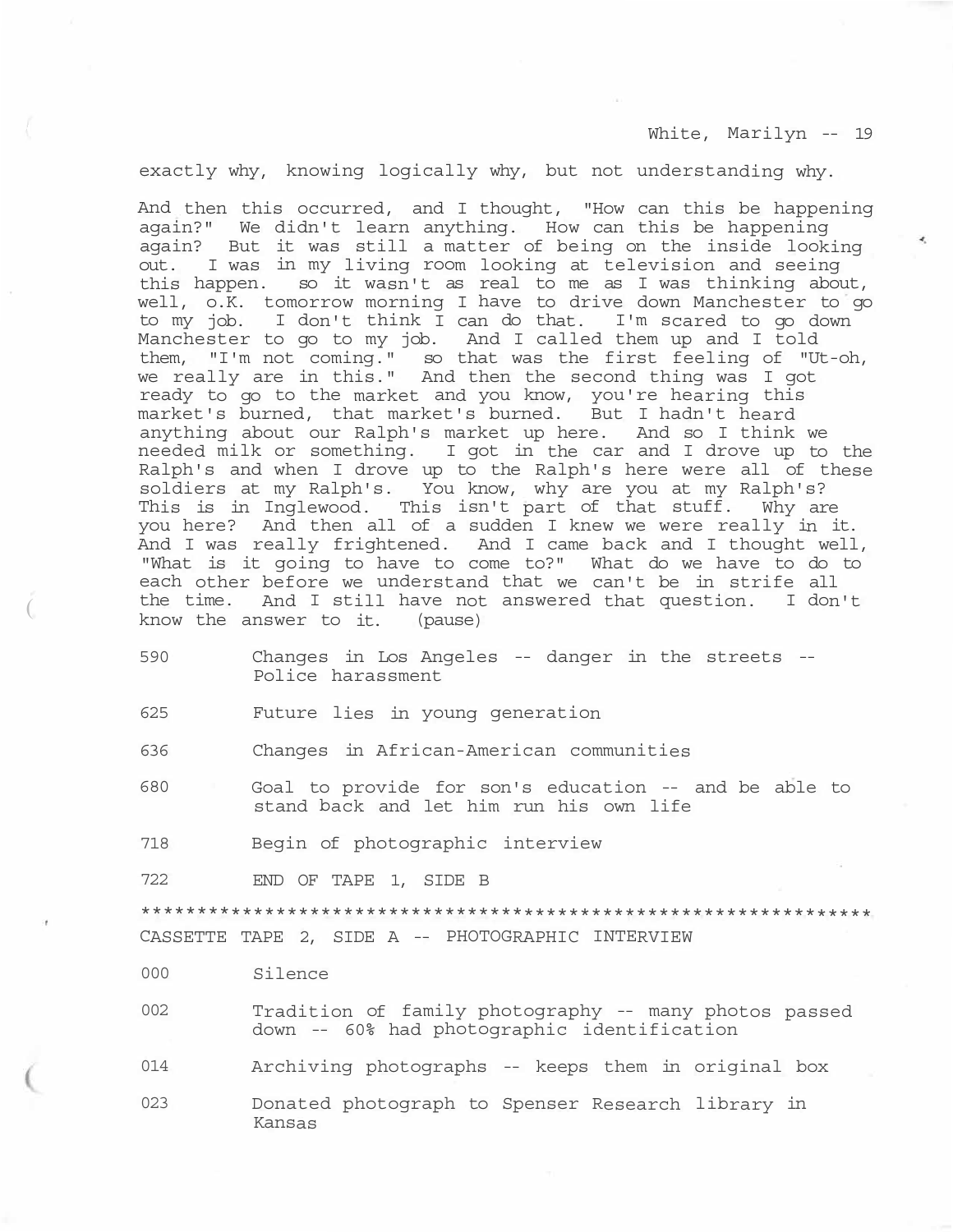- 029 Role as family historian -- family members give her photos to care for
- 040 Photo Albums -- father assembled albums of track and field career -- mother kept baby book and kept narratives -- she does same for Leon
- 056 Occasions for viewing photographs -- alone and with family and friends
- 070 Trophy room, important documents -- role of mementoes
- 073 Plans for photos -- wants them accessible to public
- 092 Significance of photographs
- 103 Photographic review -- choose five of greatest significance

K: 103 Could you pick out five that mean the most to you - that have them most significant meaning to you for different reasons.

W: O.K. We'll take a break and do that.

(DAT turned off to select pictures)

K: 108 O.K. We've got photo 28, 18, and 32.

32. (S-000-328) Northwestern Federation of colored Women's clubs, Los Angeles, st. Paul's Baptist Church. 1923. Bi-enniel Convention.

18. (A-006-822) Union station -- Elks, Ella Sarah White (center).

28. (S-000-332) Ella Sarah Thompson White receiving "This is your Life" award for contributions to community, early 50s.

W: Well, these photographs remind me of how active my grandmother was in all of these different societies -- In the Elks, in the women's club movement and she really served as an example to what I need to do in my life to be a benefit to society. Because that's exactly what she was to society during her lifetime. Always lifting others up and the banner that the women's group is holc:Ung says, "Lift as we climb," (K: in #32?) And that is a philosophy that I have tried to hold on to all of my life. Even before I knew that she was in a club like that. There was just something about Grandma that she could bring the best out of you without ever squashing the excitement and the adventure in you. And that's why.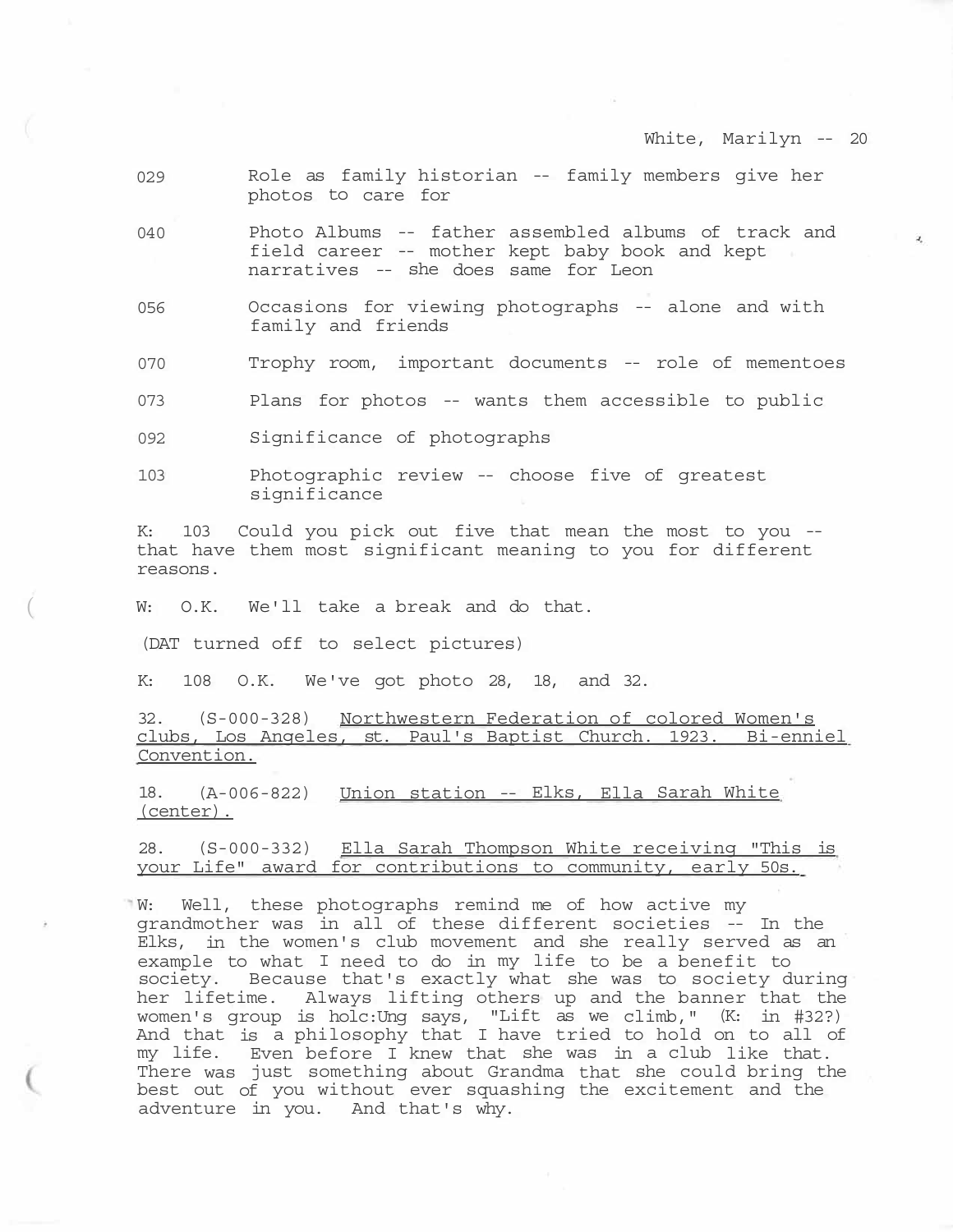# 12. (A-006-812) Gilbert Seaton. sr .. Ella Sarah White and (background) Gladyce **White.**

This other picture, number 12 shows Gilbert White and Ela Sarah White and my aunt Gladys. I think the reason I love this picture so much is because the smile that is on my grandmo ther's face is the smile that I got from her as a child. It's one of those that lifts you up and it do esn 't matter what's going on in your life when somebody looks at you with that much love, there's nothing that can go wro ng that can't be fixed. And that's what that is. Just a wonderful lady and a wonderful family. And this Gilbert White was named after Gilbert Seaton who would have been his grandfather and my great-great grandfather.

## 41. (S-000-083) Suzanne Jacques. New Orleans.

 $($ 

136 Moving on to picture number 41. This is -- It's labeled Suzette Jacques, but when I went to New Orleans I found out that she was Suzanne Jacques and that she was a nun living in New Orleans. She and another nun had joined the convent together from the same family so we had more than one nun in the family. Suzanne stayed and I found her obituary in New Orleans. The other nun was Suzette. So there was a Suzette and a Suzanne. And they were related. They came from the same city, the same neighborhood. The o ther nun was put out of the co nvent because she and her friend decided that they wanted to run one of the missions witho ut the Mother Superior's knowledge and they gave a fair the local elementary school. They would not have go tten caught if they had not forgotten to turn out the lights in the school. And so Mother Superior was notified that the lights were on. And she found out that they had given a fair and made so me money. So she called the railroad. She went down to the railroad office and found out that two nuns had bought one way tickets to this mission. So she telegraphed ahead to the mission and told him what had happened and they were sent packing and put out of the convent (laughing). That was one piece of informatio n I found when I went researching in New Orleans. And that's the fun of researching. But you come up with these tidbits that you never have thought could have happened. And it puts the life of the people  $-$ - It makes it real. And it's not just a book you're reading, but it's really something that happened.

## 26. (S-000-335) George o. Paris White. 1914 or 1915.

This\_is George o. Paris White, my grandfather, number 26. This m n is what the kids call now, "a class act." I don't remember him <sub>oo</sub> well except that he was always so stately and r looked up to hi . If\_there was·a picture of God, I knew God was go ing to l ok Just like him. There was never a doubt. He was loving and kind. My grandmother and my grandfather. They went together. They were really perfectly matched. I think the Lord matched these two people up. They were super people and they meant a lot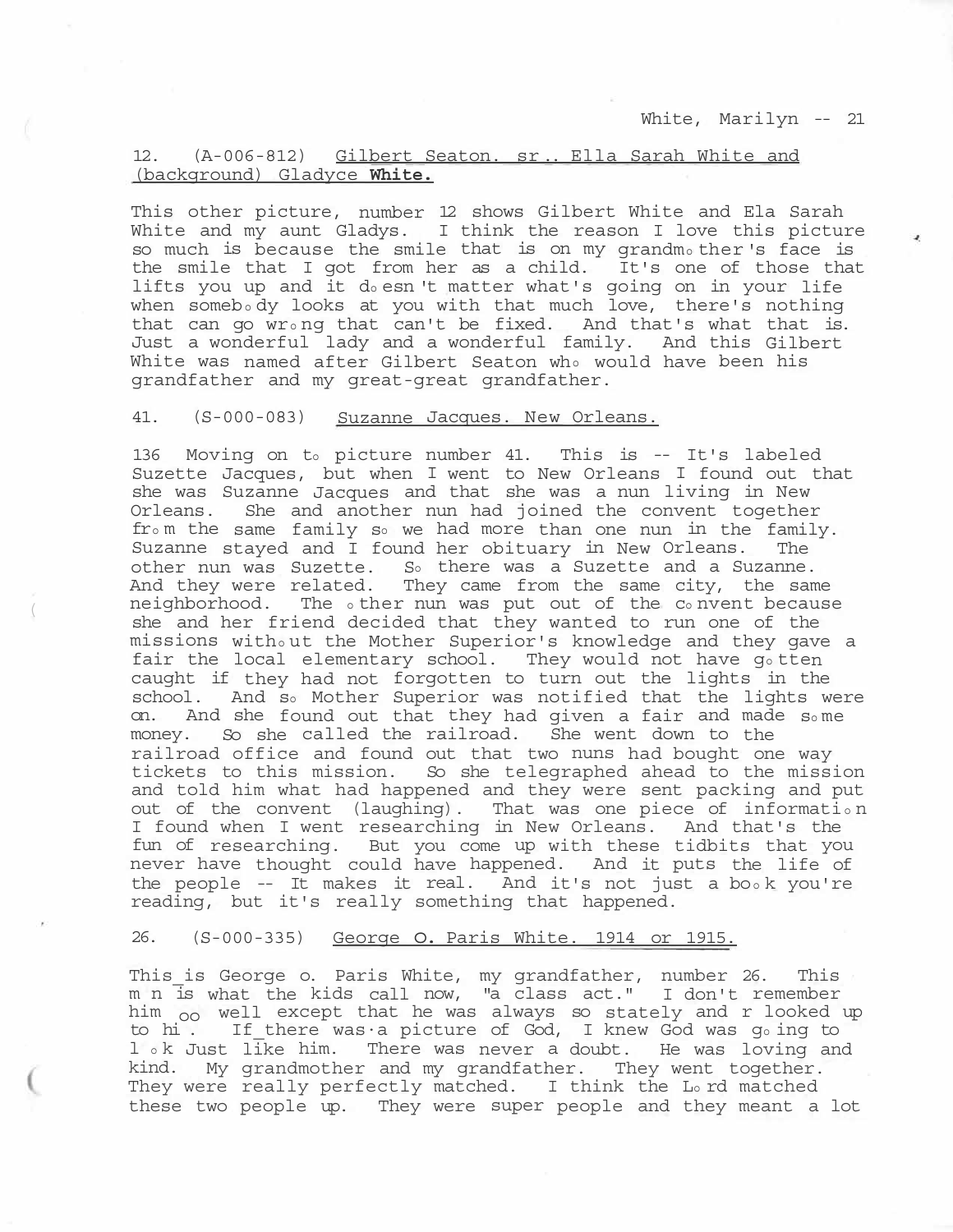in my life because they gave me the confidence for whatever I wanted to do in life. That's where my father got his philosophy from. That's where I get my philosophy from and I hope I've passed it to my son. But that's what we have to do. That's what families are for.

35. (S-000-339) Architectural Trophy - Ela Nelson White - contest between P.H.S. and Manual Arts High School. 1917.

36. (S-000-338) Patent for combined automobile trunks and gas tanks. March 8, 1938.

177 And then this picture number 35, actually 35 and 36 go together because this is an example of why my grandparents' philosophy of being the best you can be and knowing who you are and whose you are makes a difference. My father invented a gas tank in the trunk of a car. Now somehow or another talked him out of it or sold it to someone who really made a lot of money on it because that's basically where the gas tanks are now. Under the trunk of the car. But it just shows that this philosophy works and I'm not going to veer from it one bit. And I hope that my son will not. This architectural award that my father won just is evidence of his talent. He was a very very talented artist and I have a picture that my mother found when she was moving here to our house of the Last Supper that he started painting and is only half finished. so I'm keeping it exactly like that. But he was a very talented person. It helps me make my son understand that each of us is given talents and that it's our job to figure out what these talents are and to use them according to the will of God. If we do them that way he will honor them and enhance them. If we use them contrary to the will of God he will let us get away with it for a little while, but then it will be to our detriment that we continue to use them that way. Looking back on my ancestors I can see that the talents that they had they used according to God's will because the blessings are still flowing through this family. There's just no doubt about it.

{End of selection of "most significant" photos made by **MW)** 

202 Oh, boy (laughs).

 $\overline{(\ }$ 

K: These are some of the ones that have you in them.

1. (A-006-828) Marilyn White's fourth birthday party. 10/17/48. 1-r. front row: Tommy Johnson. Toi. Marilyn White, Donald. Danny Johnson.

W: O.K. Picture number 1. Oh, yes. This fourth birthday party. I'm telling you. Most of the faces I remember. Now there's one little girl back here, her name was Toy. And I don't know what kind of magnet that this girl had, but I would go and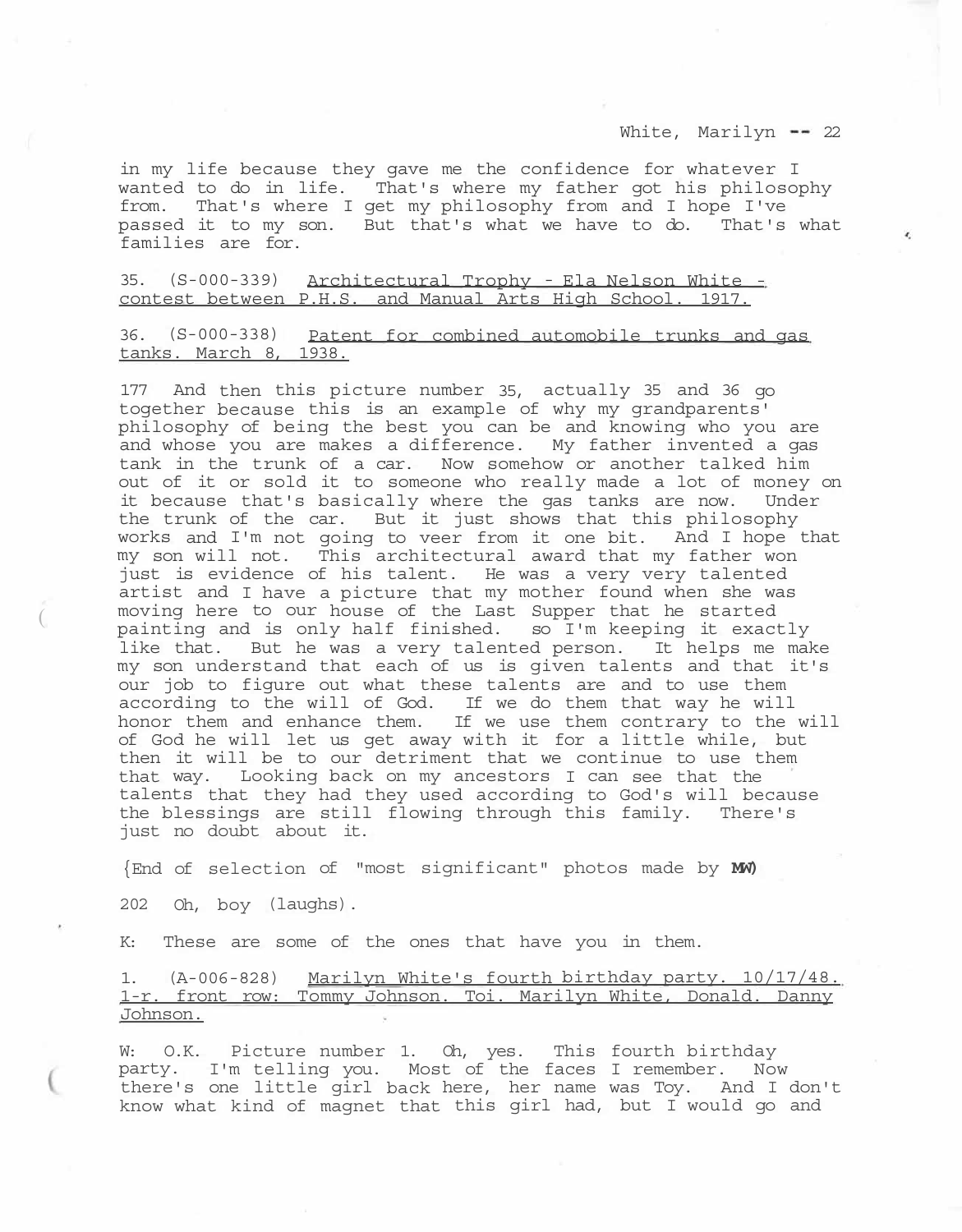play with her, she would fuss at me, she would make me eat salt (laughs). I'd come back crying every day, but every morning I wanted to go over there and play. So I haven't figured out exactly why (laughs) but I remember her name. This is Toy right here (pointing), right next to me. Of course, right behind me, probably pinching me, who knows. And then my cousins, Danny and Tommy are in the picture. A lot of the neighborhood kids. These are kids who lived on 41st Place right off of central. When we were living at 1158 ½ E. 41st Place. Let me find Donald. Donald was my boyfriend. The first boyfriend I ever had in life. That's Donald right there. (pointing) I always wonder what he's doing with himself now. (laughing) so, Donald, if you're out there ... (laughs) Oh, golly.

# 2. (S-000-084) White Family Portrait. 1954. 1-r: Laurenza White, Dennis White (in lap), Marilyn elaine White, Ela Nelson White, Donna White (in lap). front, Robert Hilton White.

223 This picture, number 2, is a family portrait done, oh, I guess in 1954. I look like I'm about ten years old. The twins are sitting there looking astute as usual. And the funniest thing about this picture was that right before the photographer came my brother was playing with a pair of handcuffs. And he couldn't get them off when it was time to take the picture. So he had to take the picture in those handcuffs. Approximately twenty five years later, I don't know, maybe 20 years later. We recreated this same picture with my mother and father sitting exactly where they were sitting in this picture with me standing in the back. Let me see if it's up there, oh, it's right here, on the wall (pointing to a framed portrait on her wall). And instead of my brother being on the little chair in front, we put my son in the little chair. And I looked and looked and looked for handcuffs because I wanted the picture to be exactly the same and we couldn't find handcuffs. So we had to use a little bunny rabbit, you know, a little stuffed animal instead. But we recreated the picture, my sisters were standing behind each parent, who's lap they were sitting in this picture. And it's a very special picture. But, when you look at our faces that was really us. It wasn't just a smile put on for a camera. That's really us. And if I say so myself, we're pretty cool folks.

# 49. (S-000-085) Catfish from Kansas River, 1896, Abe Burns and Jake Washington.

244 Now, on number 49 I don't know the names of these two men but they were blacks in Lawrence, Kansas around 1870 and this was on the river. I think it-was the Kaw River. They caught two of the biggest fish you ever want to see. And I guess so that they didn't want to go home and tell the old fish story, "Well the fish was this big (extending her arms)," they took a picture of it. (K: (laughs) This is a great picture.)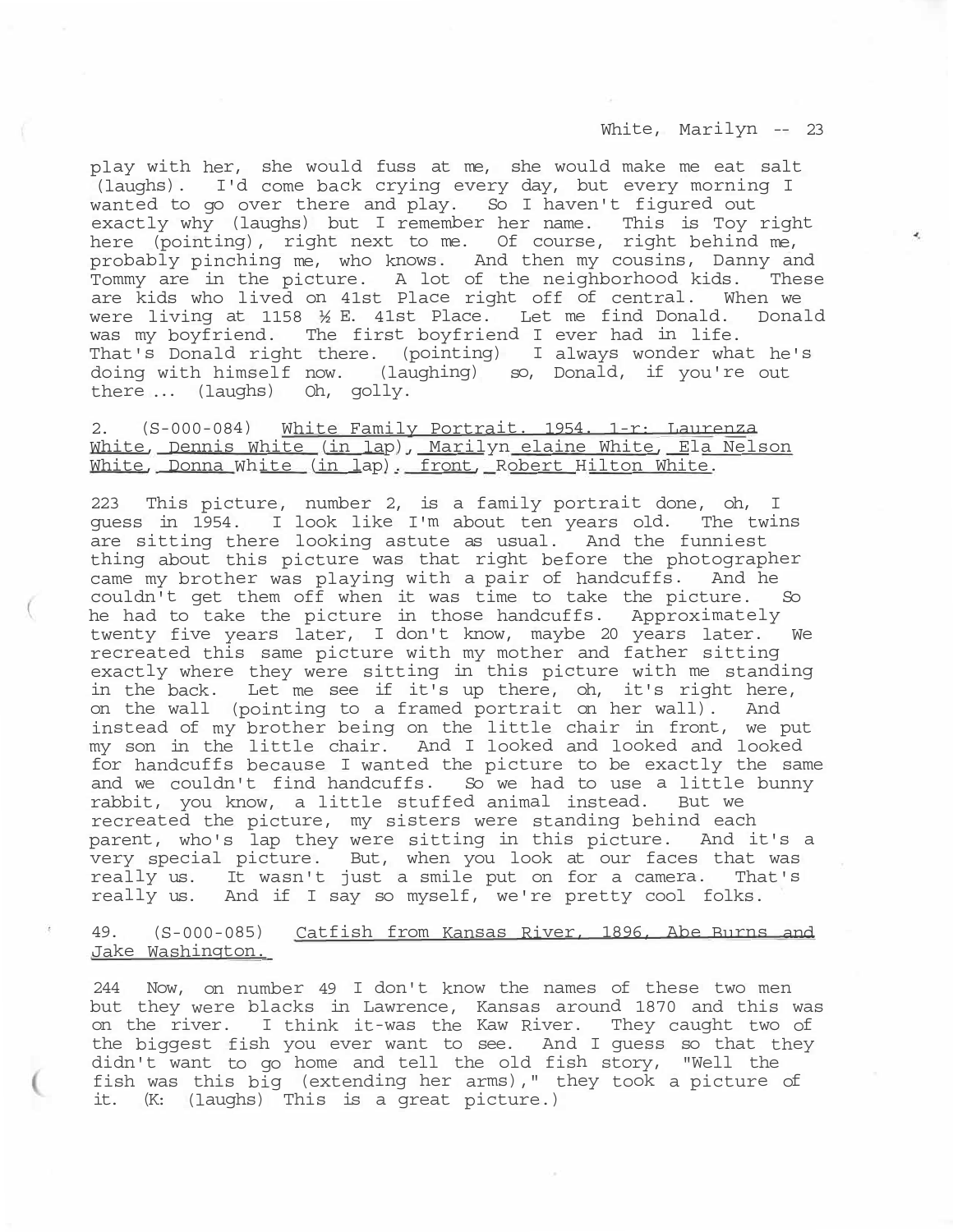## 3. (A-006-810) Marilyn White at Val Verde. ca. 1954.

251 This was a family picnic. Number 3. The family picnic is a continuing picnic that started in -- what did my mother tell me? -- 19 -- Let me see, this was the 50th year last year. so, 19 what? I can't subtract. Come, Amy, help me.

### K: What was it again?

W: Last year was the 50th year of our family picnic. It started before '40 because it was before Mama came out. But it started in Kansas City when my mother was a kid. And the people would go around and they had two trucks they said. The first truck went around and it picked up all of the people who were going to the party. And the second truck picked up all of the food. And so then they would go to a big park in Kansas City, Missouri and have this picnic. It was once a year. And it continued once a year all the way here into Los Angeles which is where most of the family is now. And my cousin and I have been in charge of the picnic for the last three years. And we're having it again on-

K: Where do you have it?

(

W: At different parks. We're trying to find a park that we really like. But the parks have changed so much that it's hard to find one that's safe and secure and it has easy access for the elderly and parking close enough. so this year we're going to have it at Westchester Park and we'll see how that works. It's been hard getting the kids to come out because there's nothing to do but sit around and talk. And the kids don't like that. So we're hoping that Westchester Park will help. There's a bowling alley across the street. There's golf. There's swimming. You name it, it's there. So we're hoping to continue this tradition. We don't want to let it slide.

# 4. (A-006-814) Mount Saint Antonion Relays. 1965. 1-r: Charlotte cook, ?,?. Marilyn **White.**

282 Oh, boy. This was in -- This is number 4. And this was right before I went to Washington D.C. to teach. I was still running track and the girl on the left, Charlotte Cooke, was my roommate when I was in Washington D.C. Because I arrived there with really nowhere to live (laughs). And she had an apartment. so we shared an apartment that first year.

K: She was an athlete too.

W: Yes. And she was a 400/800 runner. And I was a sprinter. We were on Brooks Johnson's team.

K: And you have trophies here.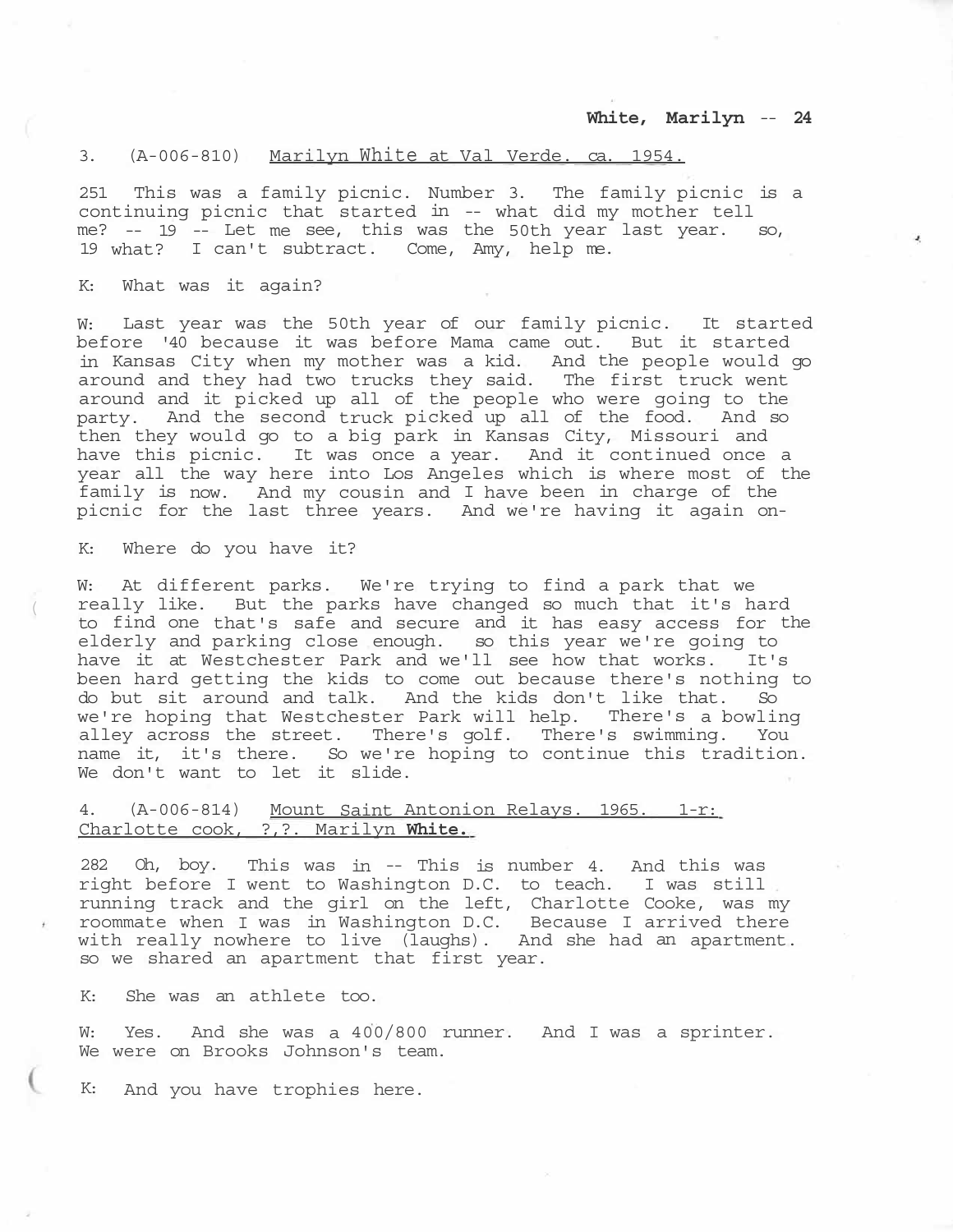W: Well, this was some meet or another. I don't remember which meet it was. I could probably go find it. It's on my trophy shelf I'm sure (laughs).

# s. {A-006-815} c.K.Yang {Decatholete 1960). Rafer Johnson {Gold Medalist 1960) and Marilyn **White,** 1965-1966. '·

294 O.K. Number 5 is when I was working at 92nd Street school. 92nd and Grape. It was my very first year of teaching. I had been basically dumped into a position of teaching physical education to 1100 students per week and it was without benefit of student teaching that I was doing this. so it really goes to show that teaching is something you're born with, not necessarily something you acquire along the way. But it happened right after Olympic Garnes and so I had a lot of contacts and I went. I had<br>just finished. Oh, wait a minute. I have to back up. This is just finished. Oh, wait a minute. I have to back up. not either at 92nd Street School. I take that back.

Number five is at the Boys Club of Santa Monica. And I was going to UCLA at the time. I went to the work-studies office and they told me that Santa Monica Boys Club had an opening for a physical education teacher, but they couldn't give it to a woman. And I asked them, "Why can't you give it to a woman? I can do anything that a man can do in this position. I can teach these kids whatever they need to be taught and I will work for free for a month to show you that I can do it." Well, after the first week they decided to pay me. And so I got the position. And at the end of that year we had a field day. And it was a field day, it was dog show, it was a carnival, it was a wonderful event that we had at Santa Monica Boys Club. And I invited C.K. Yang and Reyford Johnson to it. And they came. And this was a picture of when I was there.

## 6. (A-006-825} Makiko {200 meter) and Marilyn White {100 meter). 1964 Olympics.

 $\left($ 

321 Number six is a picture of Mikiko -- a Japanese athlete I met when I was in Tokyo, Japan for the 1964 Olympic Games. We decided to exchange gifts. We had become friends and we exchanged gifts. And during the 1984 Games I attempted to try and find Mikiko again. And in my attempt the article was run in the Japanese newspaper and my whole class and I started receiving all kinds of mail and trinkets from people in Japan who had read<br>the article about me being in Tokyo and looking for Mikiko. And the article about me being in Tokyo and looking for Mikiko. people just started writing and we wrote back. And we had pen pals for the whole year. My class made their own kimonos out of sheets. They sewed their.own kimonos. In fact, I have some samples that I kept. We had an Olympic Games. We had everything at the school and it all was an outgrowth of this attempt to find Mikiko. We ended up with a pen pal room. They took an empty classroom and allowed my class to use it as a museum to display all of the pen pal materials that they had received over the last